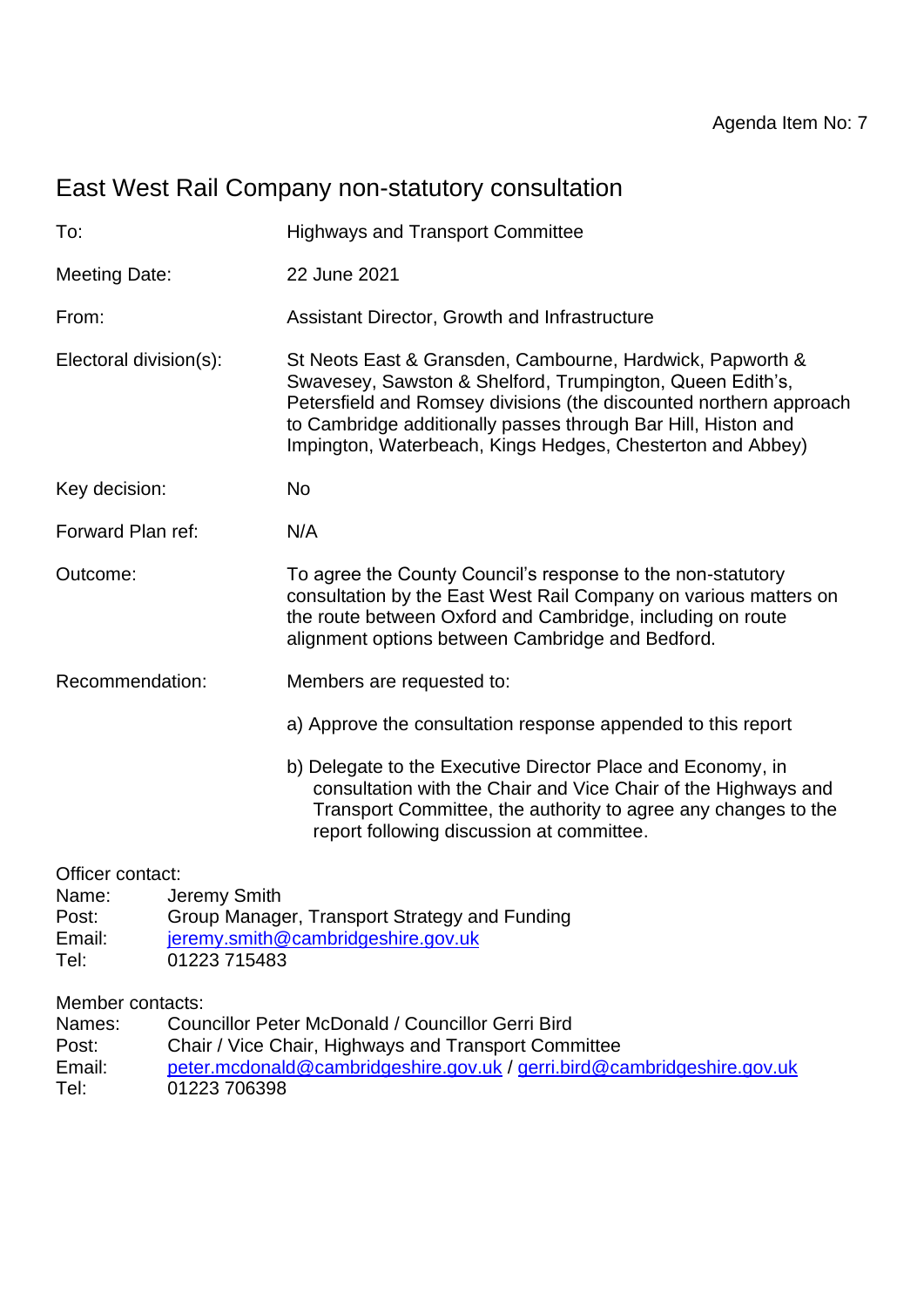## 1. Background

1.1 East West Rail (EWR) is a strategically important rail route connecting Norfolk and Suffolk (the Eastern Section), with Cambridge and Bedford (the Central Section) and beyond to Oxford and the South West (the Western Section). The East West Rail Consortium, of which the Council is a member, has been campaigning for EWR since 1995.



1.2 In the period to 2018, the consortium worked with Network Rail to develop proposals for the route, and in 2017 Network Rail identified a broad route corridor for the Central Section. In 2018, the Department for Transport created the East West Railway Company (the Company) to take forward works to implement the Western Section and to develop proposals for the Central Section between Bedford and Cambridge. Following a public consultation in early 2019, a narrower route option between Bedford, Cambourne and Cambridge was selected by the Company for further development.



**2017: Route Corridor C selected 2019: Route Option E selected**

1.3 On 31st March 2021, the Company launched a ten-week consultation (see [https://eastwestrail.co.uk/consultation\)](https://eastwestrail.co.uk/consultation) covering the overall customer experience and railway operations for EWR, as well as a range of infrastructure proposals, including potential route alignments for the Central Section between Bedford and Cambridge, as shown on the plan below.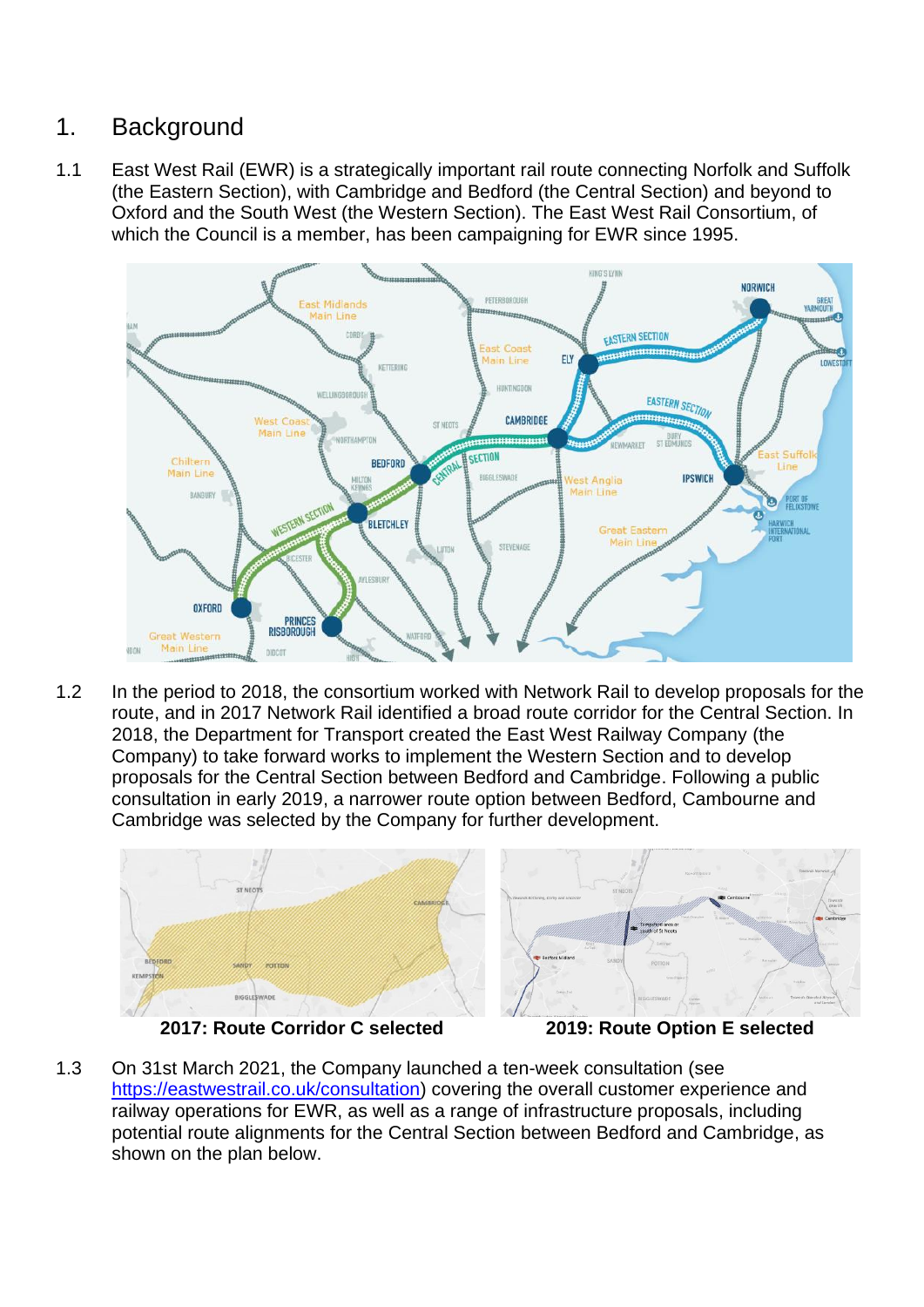

- 1.4 The consultation closed on 9 June 2021, but an extension to the deadline to allow for the County Council's response to be considered by the Highways and Transport Committee at this meeting has been agreed with the Company.
- 1.5 The current consultation also covers issues relating in detail to the Western Section of EWR between Oxford and Bedford. Separate work is being undertaken by the East West Rail Consortium to develop the case for the Eastern Section of EWR between Cambridge, Ipswich and Norwich; this work is not covered by this consultation.
- 1.6 This consultation is the second non-statutory consultation on the proposals for the Central Section and provides an opportunity for comments to inform the further development of proposals as they are worked up in more detail. Following the consultation, a route alignment will be chosen, and this will be presented to the public alongside other parts of the project, including the proposed design, in a statutory consultation. A summary of the development stages of the Central Section can be viewed at [Development Stages Central](https://tinyurl.com/e3rxaens)  [Section.](https://tinyurl.com/e3rxaens)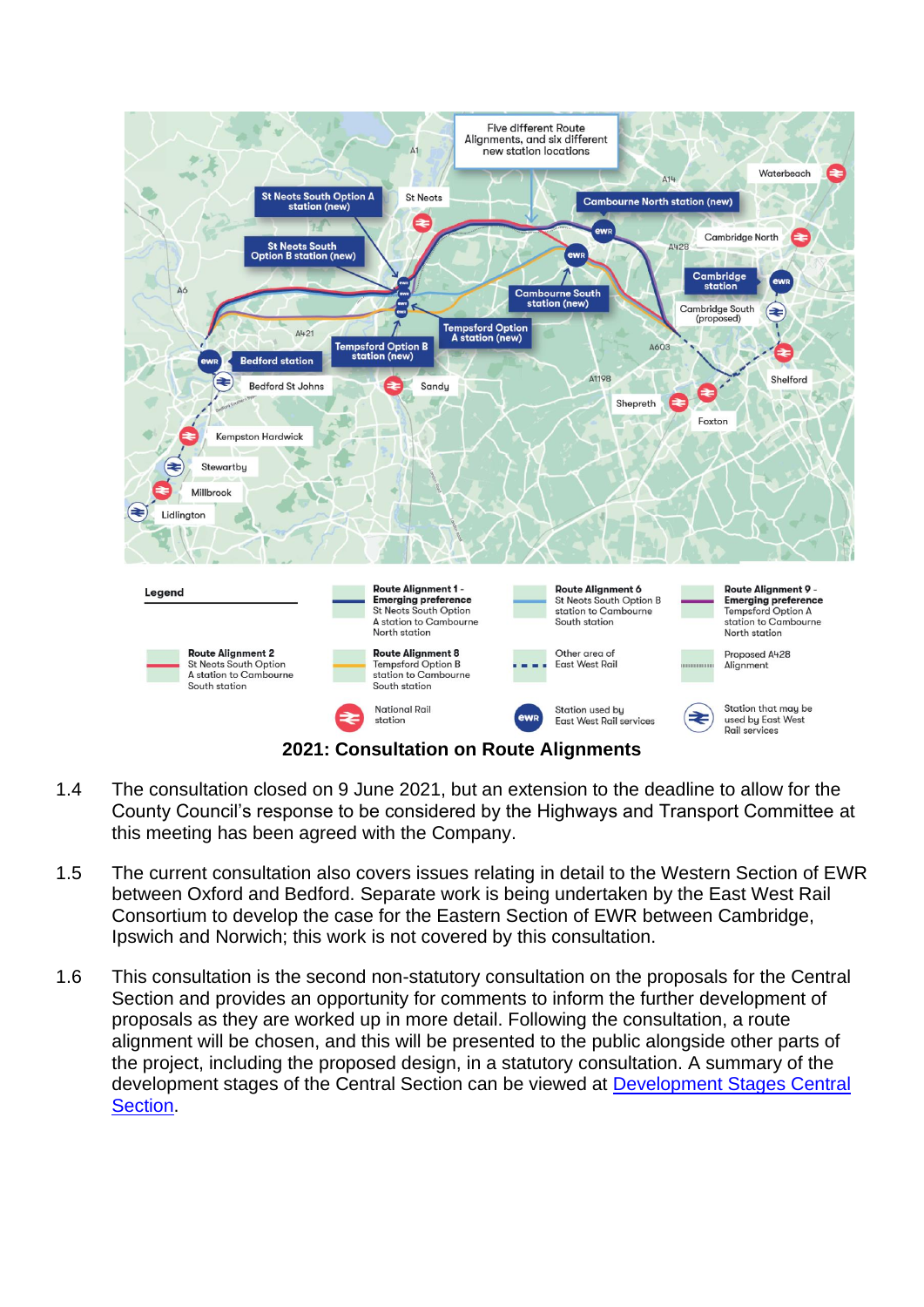## 2 Main Issues

2.1 A draft response to the consultation is included in Appendix 1 to this report. The response to the consultation from England's Economic Heartland is included in Appendix 2. The following paragraphs discuss a number of the key points in the draft response.

## **The approach to Cambridge**

- 2.2 While the preferred Route Option selected in 2019 enters Cambridge from the south, the Company has undertaken additional work looking further at the option of entering Cambridge from the north (see Appendix F to the Consultation Technical Report at [Consultation Technical Report,](https://tinyurl.com/3vyesuh3) pages 44 to 103). This work provides additional information on the practical, financial, operational and environmental factors associated with this.
- 2.3 In its response to the 2019 consultation the County Council supported the Central Section entering Cambridge from the south and provided commentary on the reasons for this:
	- A route option entering Cambridge to the north would involve significant additional route miles, and significant additional cost over and above the route options presented in that consultation.
	- Journey times on the EWR central section would be longer than for the route options presented in that consultation.
	- The ability of EWR services to effectively serve the planned Cambridge South station and provide for the very significant planned economic and housing growth in the south of the city including at the Cambridge Biomedical Campus would be significantly reduced if the central section entered Cambridge from the north.
	- The central section is a part of the longer EWR route linking East Anglia to Central, Southern and Western England. An option that required trains entering Cambridge from the north to reverse at Cambridge or Cambridge South to travel onwards to Ipswich or Norwich would add to journey times on EWR services.
	- There would be additional costs to provide capacity through Cambridge over and above that required to cater for the five options presented in the (2019) consultation, as trains making onward trips onto the eastern section would need to make two movements through Cambridge rather than one.
	- Public transport infrastructure provision is already in place or planned to address the needs of housing and economic growth north and northwest of Cambridge that could be served by a route that entered Cambridge from the north.
- 2.4 From the further assessment work undertaken by the Company, officers would note that:
	- An approach to Cambridge from the north would have 4.7 km of route length in flood zones, compared to 0.8 km for an approach from the south, and would require 3.4km of viaduct, compared to 1.1km for an approach from the south.
	- An approach to Cambridge from the north would require widening of the railway to four tracks between the junction east of Milton and Cambridge Station. This would require:
		- o The demolition of at least forty residential and commercial properties (compared to five for the southern option).
		- o Land on Stourbridge Common / Ditton Meadows and Coldhams Common. (The southern approach would require land from the Clay Farm Green Corridor).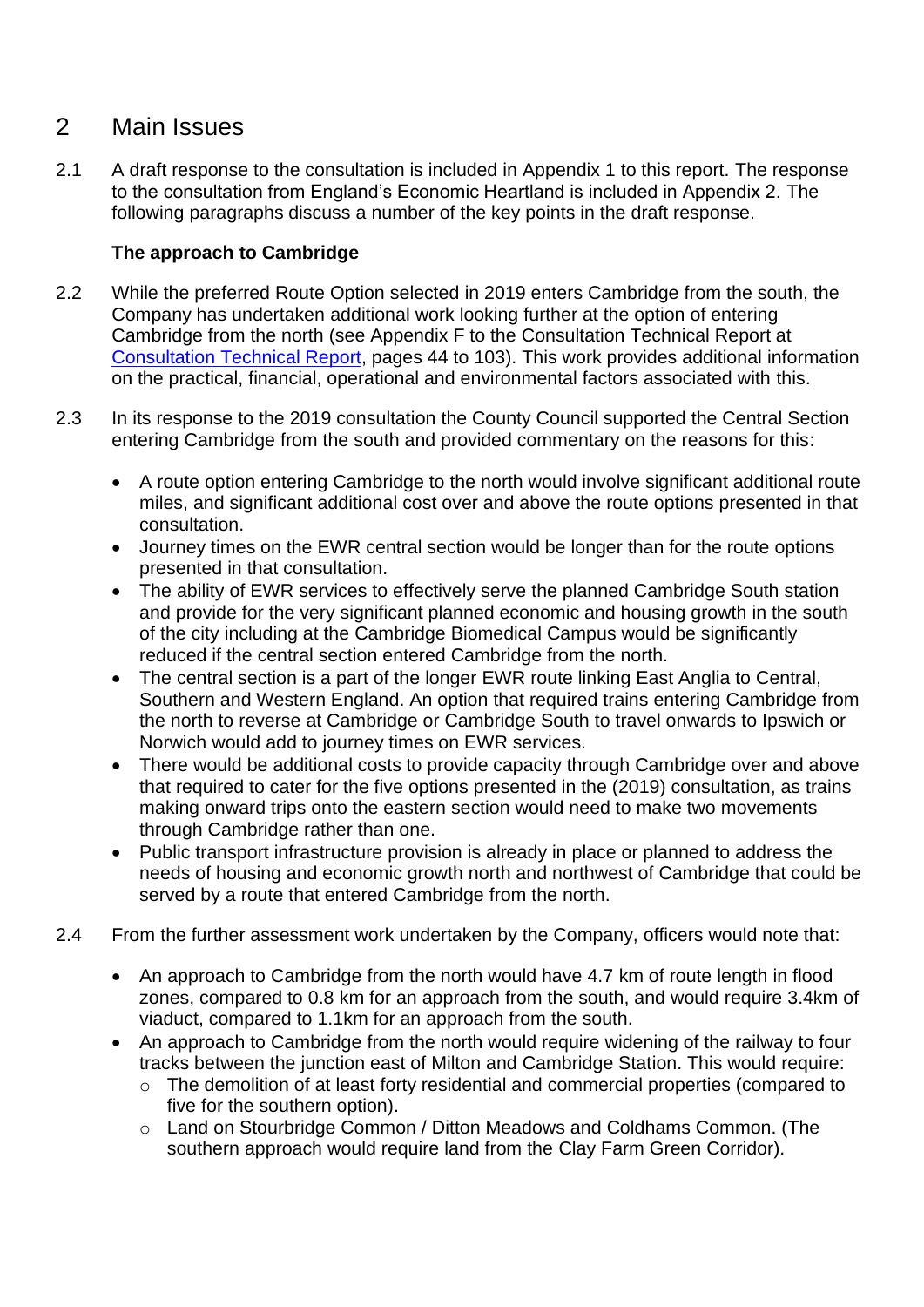- o The replacement of the bridges taking the A14 trunk road, the A1303 Newmarket Road, Coldhams Lane and Mill Road over the railway (while the southern approach would require the replacement of the bridge taking Long Road over the railway).
- 2.5 On the basis of the additional work, the Company has confirmed its view that the northern approach does not provide the same level of benefits as a southern approach.

## **Section D: Clapham Green to The Eversdens**

- 2.6 The Ministry of Housing, Communities and Local Government is undertaking work to consider development over and above that included in current and emerging Local Plans in the Ox-Cam Arc. Officers do not consider that there is sufficient information available on the location and quantum of this growth to make any solid recommendation on alignment of EWR between Clapham Green and the Eversdens.
- 2.7 It is therefore suggested that the Council's consultation response sets out some principles that it believes should guide the selection of a preferred route alignment. These are detailed in paragraph 3 of the draft response in Appendix A.
- 2.8 In addition to the lack of detail on growth locations, officers would particularly draw attention to the need for further detail on how the alignments will address the impacts on local communities and on the environment, including noise and visual impacts, and to avoid severance between communities by all modes of transport and especially for pedestrians, cyclists, and equestrian users. More detail is needed on how Alignments 1 and 9 would cross the A428 and the Bourn Airfield site and pass through Highfields Caldecote.

## **Section E: Harlton to Hauxton**

- 2.9 This section of the route will pass close to the villages of Harlton, Haslingfield and Harston, and increase use of the Shepreth Branch past Hauxton and Little Shelford. The route is likely to be in a deep cutting at Chapel Hill for most of the alignment past Haslingfield, which should help minimise noise impacts.
- 2.10 The consultation states that the next stage of work will involve further consideration of:
	- Noise and visual impacts on Harston and surrounding communities.
	- Impacts on the nearby ancient woodland.
	- How to address severance issues on Station Road between Harston and Newton, including a replacement route between Newton Road and the A10 Royston Road.
- 2.11 The preferred option for the route alignment in the Harston area would realign the existing Shepreth Branch to the east, slightly further away from Harston, and provide a grade separated junction with EWR. This would minimise the impacts on properties and woodland and minimise disruption during construction. However, as the junction is likely to be grade separated, there is likely to be at least one track at a higher level.

## **Section F: The Shelfords to Cambridge station**

2.12 The existing Hauxton Road level crossing on the line between Little Shelford and Hauxton may need to be closed; this will be assessed in detail at the next stage of design.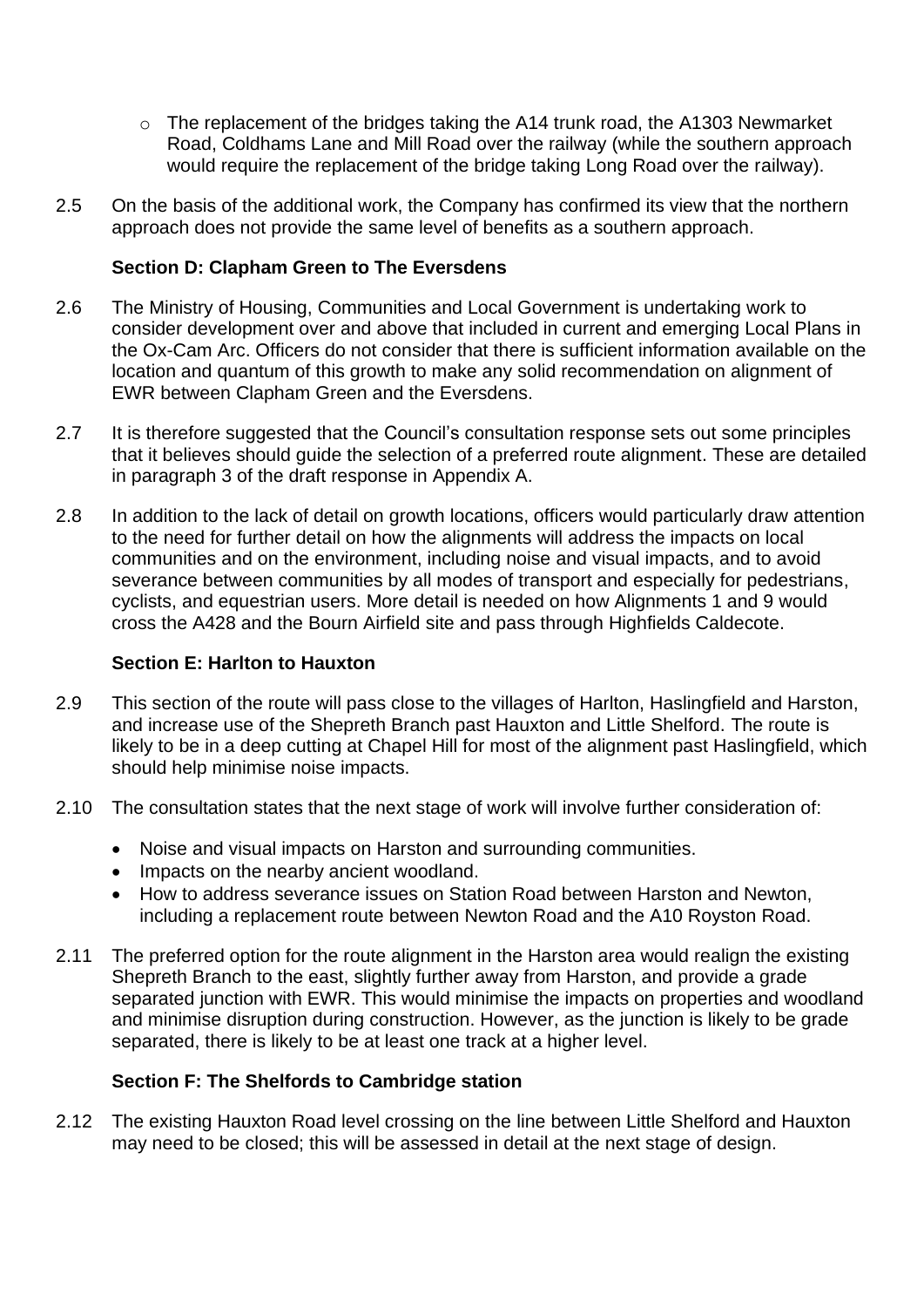- 2.13 A decision has not yet been made on whether the junction of the Shepreth Branch with the West Anglia Main Line would be at grade or grade separated, but it is not currently envisaged that either option would require the acquisition of residential properties in Great Shelford.
- 2.14 EWR will necessitate the railway between the Shepreth Branch junction and Cambridge Station being widened to four tracks. The Cambridge South Station will widen the route at that station. The four tracking will require the bridge taking Long Road over the railway to be lengthened to accommodate the new tracks.
- 2.15 Two additional through platforms will be required at Cambridge Station, and it is possible that a third additional platform will be needed. These platforms are likely to be on the east side of the station. The opportunity should be taken to provide an eastern access to the station as part of the works to provide the new platforms. A second footbridge is likely to be needed.

## 3 Alignment with corporate priorities

3.1 Communities at the heart of everything we do

The following bullet points set out details of implications identified by officers:

- The proposals will provide transport options for people travelling locally between stations in Cambridgeshire, for work and leisure trips.
- 3.2 A good quality of life for everyone

The following bullet points set out details of implications identified by officers:

- Whichever route alignment is chosen will pass close to some communities in Huntingdonshire, South Cambridgeshire and Cambridge, and impacts on those communities will need to be minimised and mitigated.
- 3.3 Helping our children learn, develop and live life to the full

There are no significant implications for this priority.

## 3.4 Cambridgeshire: a well-connected, safe, clean, green environment

The following bullet points set out details of implications identified by officers:

- The proposals will improve connectivity within Cambridgeshire and to destinations in south, west and central England.
- Providing for trips by rail will have a lower carbon impact than providing for those trips on the road network.
- The Council is seeking a commitment from the East West Rail Company to double nature.
- 3.5 Protecting and caring for those who need us

There are no significant implications for this priority.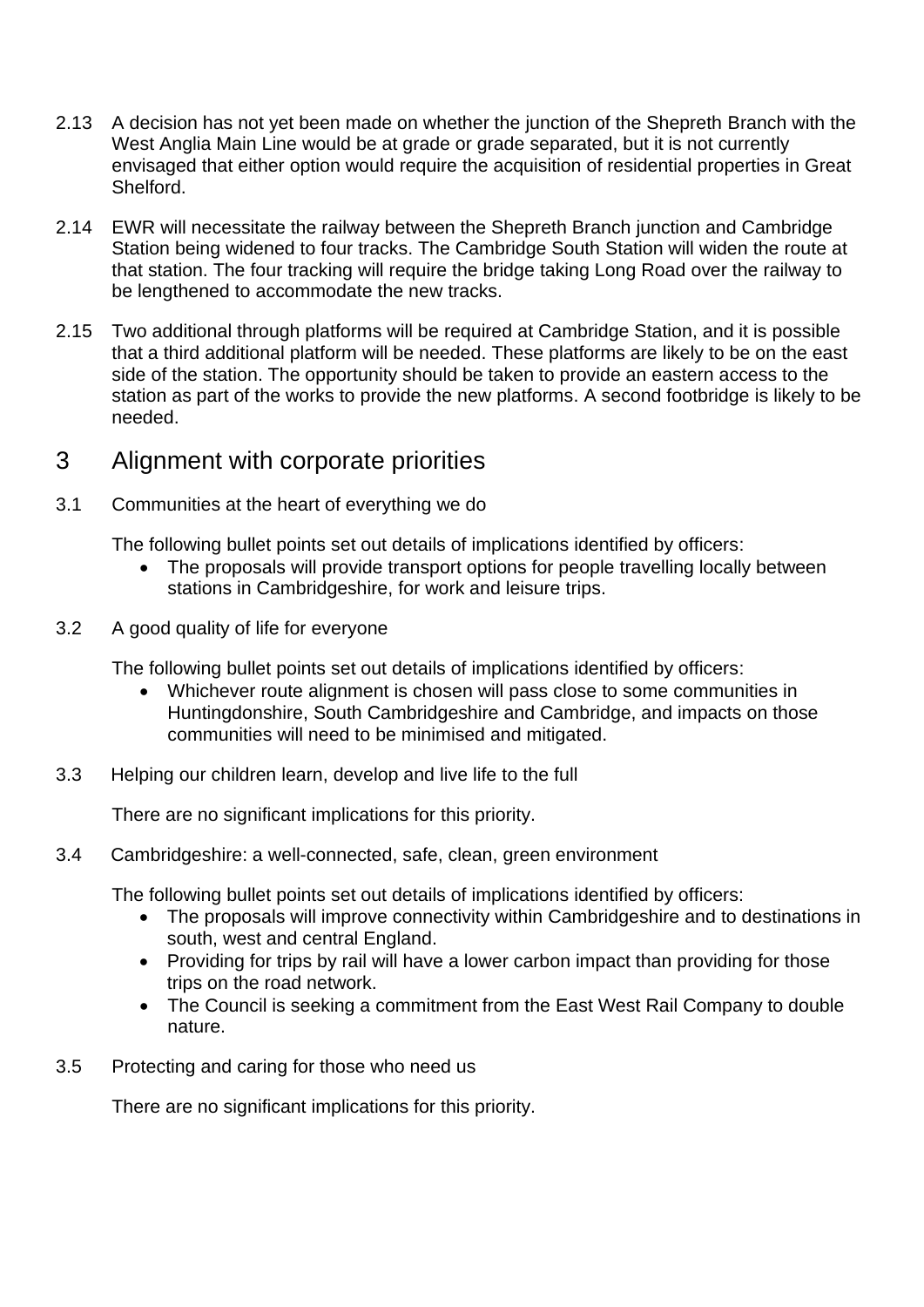## 4 Significant Implications

## 4.1 Resource Implications

The following bullet point sets out details of significant implications identified by officers:

- Staff resource and external support will be needed to engage with the East West Rail Company as the scheme is developed, and through the Development Consent Order Inquiry process. Agreements will be put in place with the East West Rail Company to cover pre-inquiry costs but there may be some costs through the Inquiry process.
- 4.2 Procurement/Contractual/Council Contract Procedure Rules Implications

The following bullet point sets out details of significant implications identified by officers:

- Any consultancy support required will be procured in a compliant process, there are no other procurements envisaged.
- 4.3 Statutory, Legal and Risk Implications

The following bullet point sets out details of significant implications identified by officers:

- The Council is a statutory consultee in the development consent order process.
- 4.4 Equality and Diversity Implications

There are no significant implications within this category.

4.5 Engagement and Communications Implications

The following bullet point sets out details of significant implications identified by officers:

• This consultation is the second non-statutory consultation on the proposals. A third, statutory consultation will take place on the selected route proposal prior to the submission of the Development Consent Order application by the Company.

## 4.6 Localism and Local Member Involvement

The following bullet point sets out details of significant implications identified by officers:

- Officers will continue to engage with Local Members with wards impacted by the proposals as the development of the proposals continues.
- 4.7 Public Health Implications

The following bullet point sets out details of significant implications identified by officers:

- Increased connectivity increases productivity, employment etc. which in turn can lead to improved health outcomes at both individual and population levels.
- Needs to be part of a joined up sustainable transport network
- Support train rather than individual car journeys, and electric / non diesel traction to minimise health impacts due to poor air quality
- A full Health Impact Assessment will be needed as part of DCO application and detailed comments would be made then.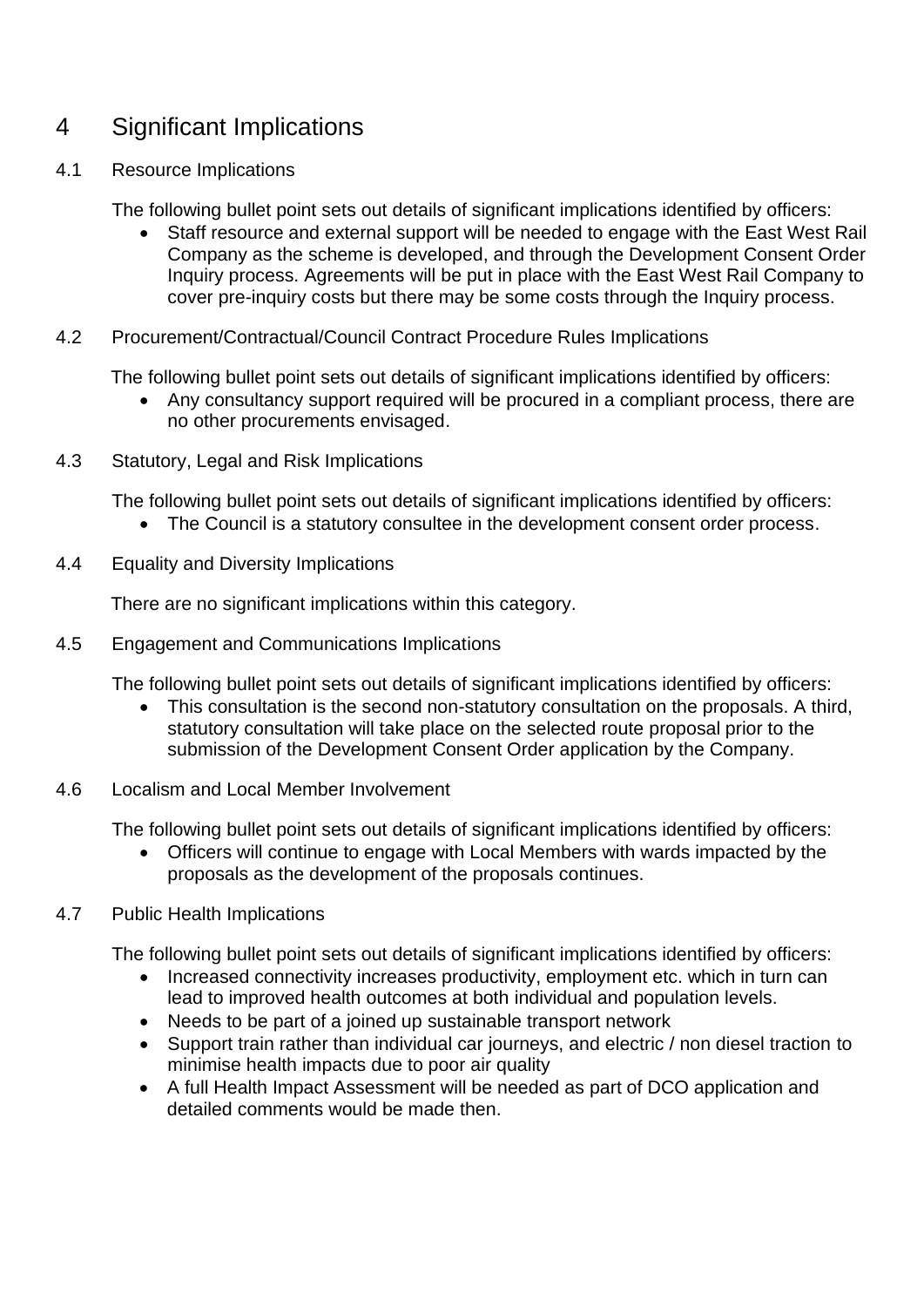- 4.8 Environment and Climate Change Implications on Priority Areas:
- 4.8.1 Implication 1: Energy efficient, low carbon buildings. Positive/neutral/negative Status: Positive Explanation: Neutral / Positive. While details are to be confirmed, it is expected that the station buildings on the Central section of East West Rail will be low carbon.
- 4.8.2 Implication 2: Low carbon transport. Positive/neutral/negative Status: Neutral / Positive Explanation: This is a process paper. Any implications identified in scheme development work will be addressed in future reports to this Committee, and by the detailed environmental assessment work that will be undertaken to inform the DCO process. However, officers would note that CO2 emissions associated with rail transport per passenger mile, and by tonne of freight per mile are significantly less than those associated with the equivalent trips by road, and this holds true for both electric and diesel traction.
- 4.8.3 Implication 3: Green spaces, peatland, afforestation, habitats and land management. Positive/neutral/negative Status: Neutral Explanation: This is a process paper. Any implications arising from strategy or scheme development work will be addressed in future reports to this Committee, and by the detailed environmental assessment work that will be undertaken to inform the DCO process. There is an expectation that schemes of this nature should mitigate their impacts in these areas, and the Council is seeking a commitment from the Company to double nature.
- 4.8.4 Implication 4: Waste Management and Tackling Plastic Pollution. Positive/neutral/negative Status: Neutral Explanation: This scheme should not impact on waste management operations or generate plastic pollution.
- 4.8.5 Implication 5: Water use, availability and management: Positive/neutral/negative Status: Neutral Explanation: The Council will work the applicant to identify impacts of the scheme and agree appropriate mitigation.
- 4.8.6 Implication 6: Air Pollution.

Positive/neutral/negative Status: Neutral Explanation: Neutral. Rail travel generates less pollutants per passenger mile or per tonne per mile of freight than the same journeys by road. Detailed assessment of air quality impacts will be undertaken as part of the Environmental Assessment of the scheme. The Council and partner councils are seeking a commitment to deliver electrification of the route from day one of operation.

4.8.7 Implication 7: Resilience of our services and infrastructure, and supporting vulnerable people to cope with climate change. Positive/neutral/negative Status: Neutral Explanation: There are not envisaged to be any impacts in this area.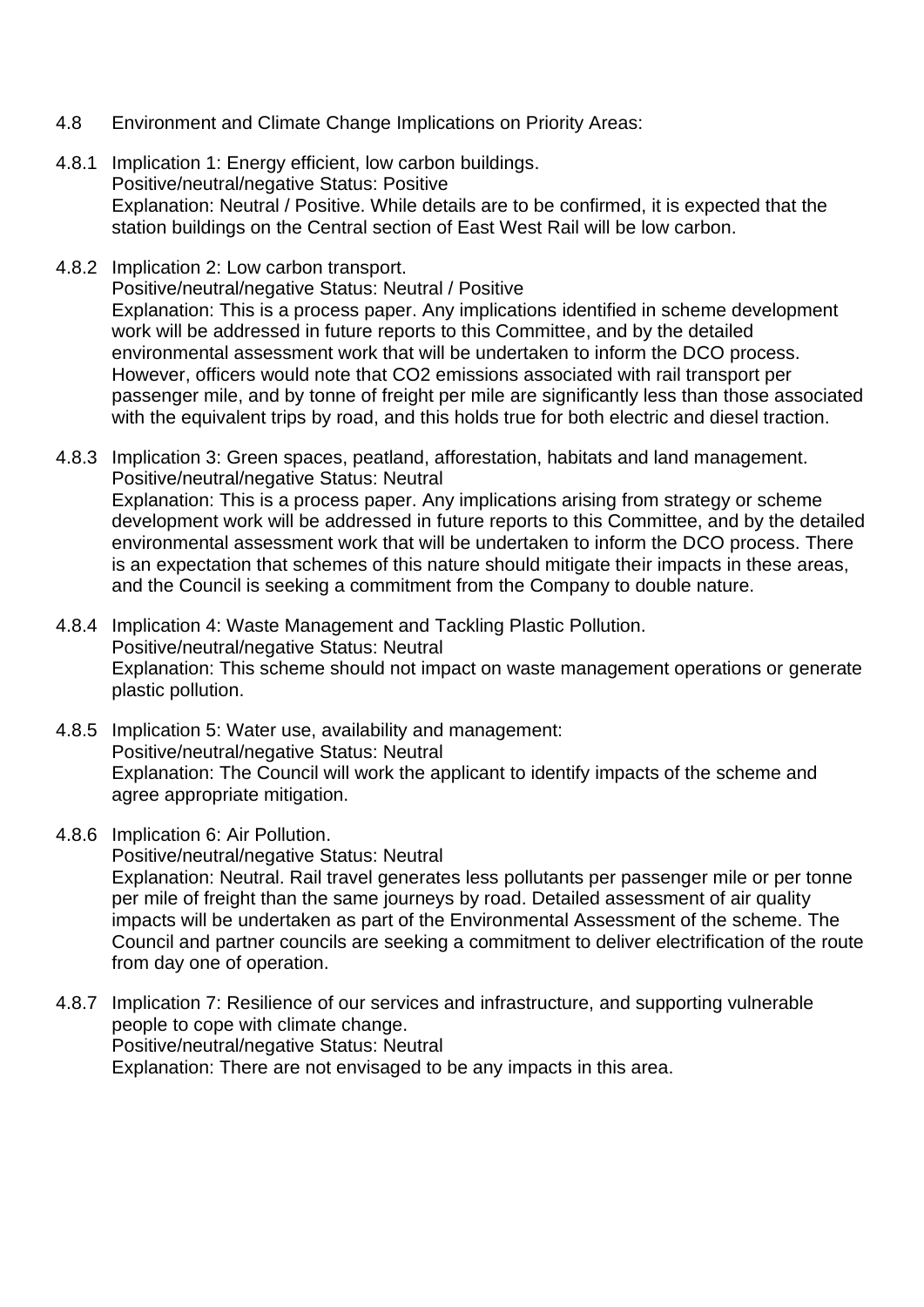Have the resource implications been cleared by Finance? Yes Name of Financial Officer: Sarah Heywood

Have the procurement/contractual/ Council Contract Procedure Rules implications been cleared by the CCC Head of Procurement? Yes Name of Officer: Henry Swan

Has the impact on statutory, legal and risk implications been cleared by the Council's Monitoring Officer or LGSS Law? Yes Name of Legal Officer: Fiona McMillan

Have the equality and diversity implications been cleared by your Service Contact? Yes Name of Officer: Jeremy Smith

Have any engagement and communication implications been cleared by Communications? Yes Name of Officer: Sarah Silk

Have any localism and Local Member involvement issues been cleared by your Service Contact? Yes Name of Officer: Jeremy Smith

Have any Public Health implications been cleared by Public Health? Yes Name of Officer: Iain Green

If a Key decision, have any Environment and Climate Change implications been cleared by the Climate Change Officer? Yes Name of Officer: Emily Bolton

## **Source documents**

Consultation webpage: [https://eastwestrail.co.uk/consultation.](https://eastwestrail.co.uk/consultation) Electronic copies of documents also available from Transport Strategy and Funding Team at Cambridgeshire County Council.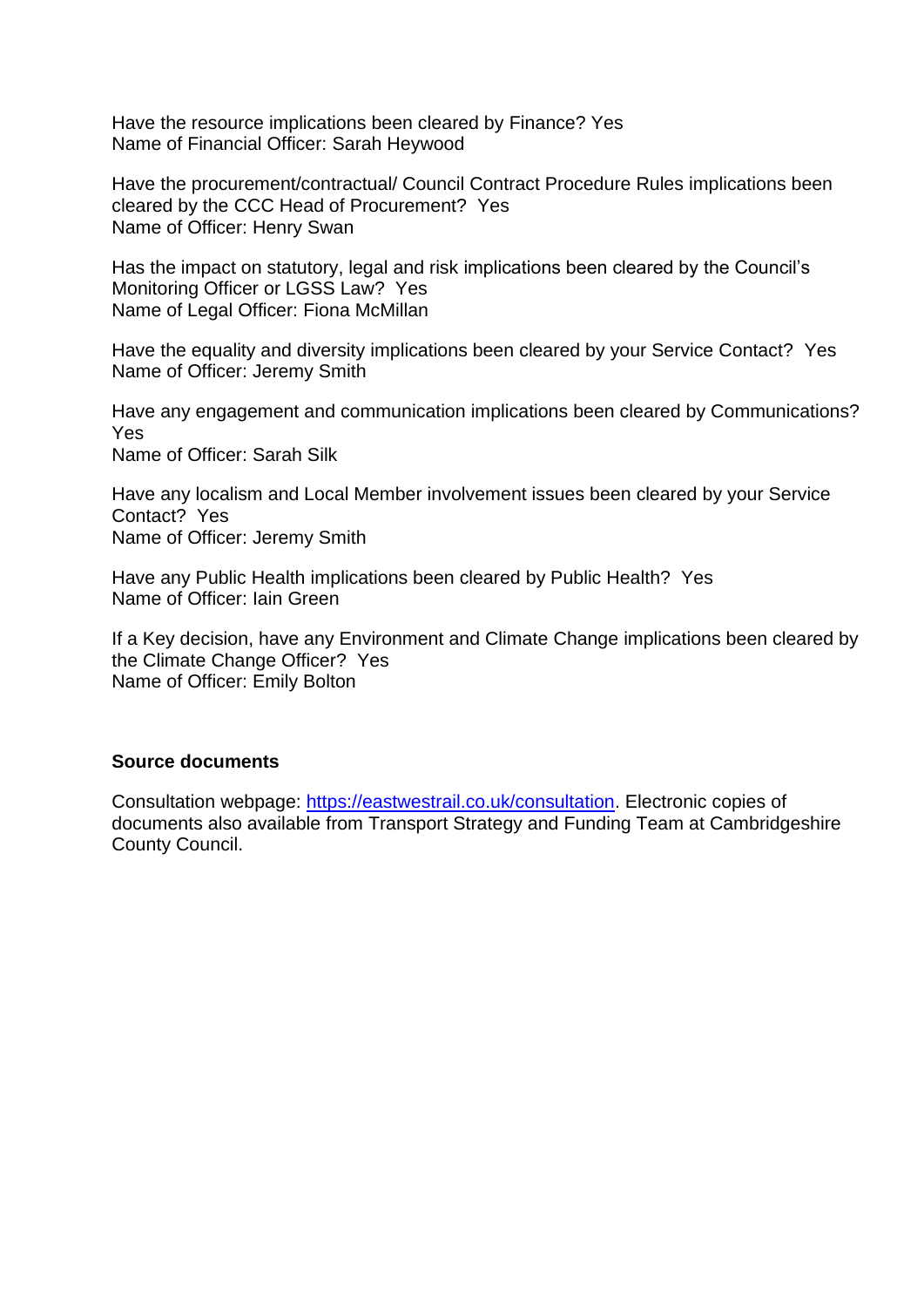## **Appendix 1 Draft Consultation Response**

**Making Meaningful Connections: East West Rail Company consultation, March – June 2021 Response of Cambridgeshire County Council** 22 June 2021



- 1. Cambridgeshire County Council welcomes and supports the ongoing work to develop and deliver the East West Rail route, providing a strategic rail corridor between the East of England and central, southern and western England for both passengers and freight. The route should be transformational, shortening many rail journeys, providing new travel choices for many trips, taking pressure off rail lines into London, and reducing carbon emissions from the transport sector.
- 2. The Council endorses the response of England's Economic Heartland to the consultation, and the overarching requirements set out in that response, which are:
	- a) Continued support in principle for the development and delivery of the proposals required to restore the rail link between Oxford and Cambridge
	- b) The importance of high quality and environmentally sensitive design
	- c) A commitment by Government to deliver East West Rail section must include a commitment to fund the delivery of complementary improvements in local connectivity
	- d) The section between Bletchley and Cambridge should be designed to enable delivery of the full of the East West Main Line proposal
	- e) The section between Bletchley and Cambridge should be delivered as electrified infrastructure
	- f) The section between Bletchley and Cambridge should be delivered as a digitally enabled infrastructure corridor
	- g) The design of the Bletchley and Cambridge section must incorporate lessons learnt during the delivery of the Bicester to Bletchley section
	- h) The design of the Bletchley to Cambridge section must be capable of accommodating rail freight services
- 3. Expanding on the EEH requirements noted above, the Council would request the following principles / requirements are taken account of as further work is undertaken to develop the proposals Central Section between Bedford and Cambridge.

## *A Strategic Railway*

- The East West Rail Central Section should be considered as part of the longer East of England to central, southern and western England route, and account for the need for services to continue to Ipswich and Norwich.
- Scheme design and service specification should allow for a flexible mix of fast interregional and local stopping passenger services, and for freight services.

#### *Growth*

- The East West Rail Central Section should support growth and enable sustainable transport patterns to be realised from that growth. The detailed alignment of the Central Section should be considered alongside the consideration of appropriate locations for growth in the Ox-Cam Arc, and the appropriate scale of that growth.
- The strategy for station provision on the Central Section must be informed by the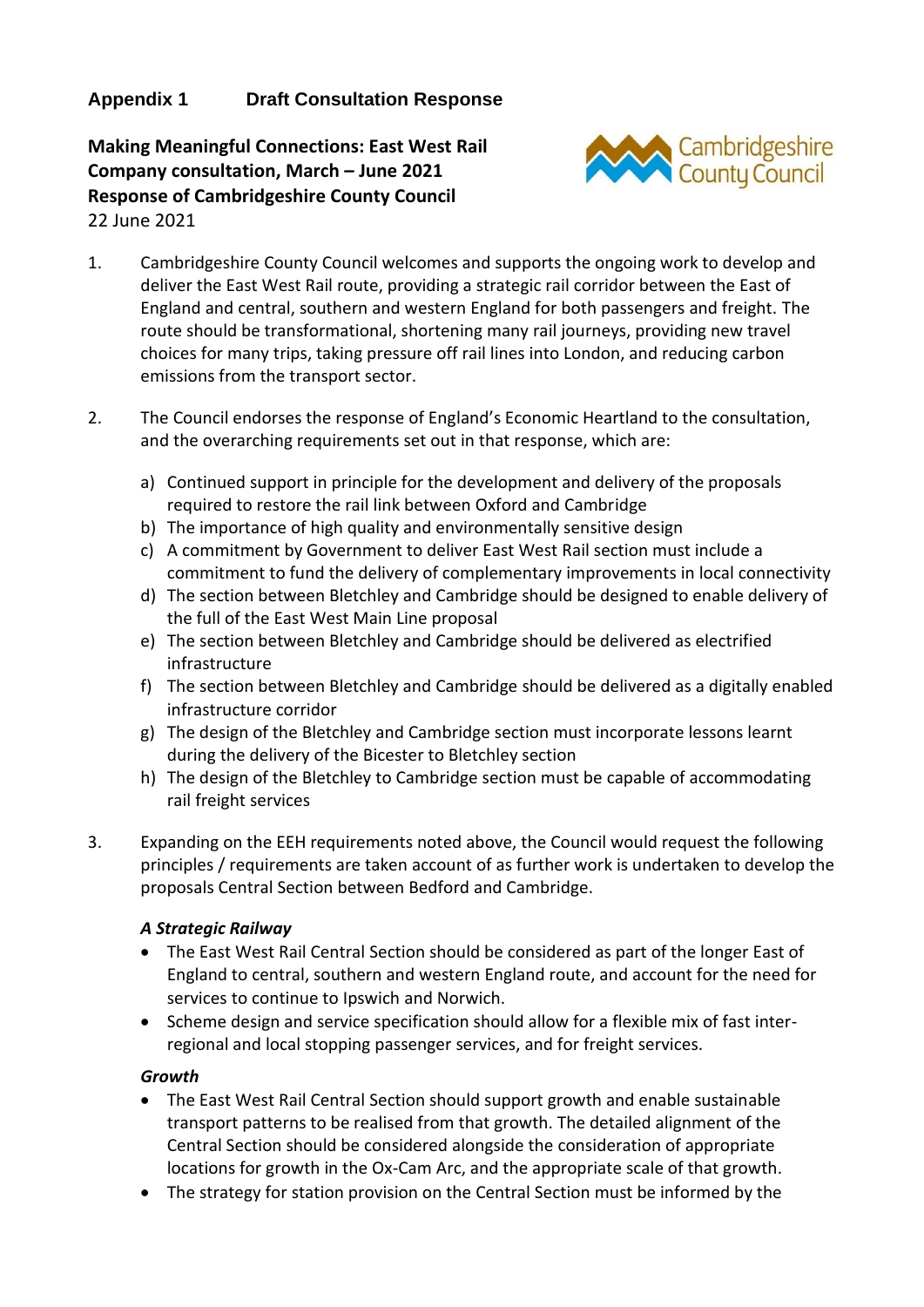consideration of appropriate locations for growth.

## *Carbon*

- East West Rail should be electrified between Bletchley and Cambridge and contribute to the decarbonisation of the transport sector from day one of operation, contributing to the achieving of net zero carbon emissions by 2050.
- The East West Rail Central Section should have active provision for electrically powered freight services, including track capacity to enable freight operation without adversely impacting on passenger timetables.

#### *Environmental / Social impacts*

- East West Rail should double nature to offset adverse construction impacts.
- Scheme design and alignments should minimise and mitigate adverse impacts on existing communities, and avoid or mitigate the severance of links between those communities.

## *Integration and connectivity*

- East West Rail stations should be designed to facilitate interchange with local public transport services and with the Cambourne To Cambridge Better Public Transport Project.
- High quality pedestrian and cycle links meeting the standards set out in LTN 1/20 should be provided between Central Section stations and existing settlements, or adequate funding for such provision made available to the Council.
- Station access should allow for the interception of trips on the Strategic Road Network, particularly for journeys to and from Cambridge.
- 4. The following paragraphs set out the council's detailed comments on the route options in Cambridgeshire.

## **The approach to Cambridge**

5. The Council notes the additional work undertaken on the option of entering Cambridge from the north, and the conclusions drawn by the East West Rail Company that it would result in higher costs and lower passenger benefits. The Council would ask that further details be made available by EWR to the public on the basis for its decision on the preferred access.

## **Section B: Bletchley and the Marston Vale Line and Section C: Bedford**

6. The Council agrees that very significant investment is needed in the Marston Vale Line to ensure that overall EWR service provision is reliable and that journey times are minimised on the longer route. We support the commentary in the consultation response from England's Economic Heartland on the Marston Vale Line and on the section of the route through Bedford.

## **Section D: Clapham Green to The Eversdens**

7. The Council considers that there is insufficient information available with regard to the location and quantum of future housing and economic growth for it to fully endorse a single Route Alignment for the Central Section between Clapham Green and the Eversdens at this time. The Ministry of Housing, Communities and Local Government (MHCLG) is undertaking work to consider further development over and above that included in current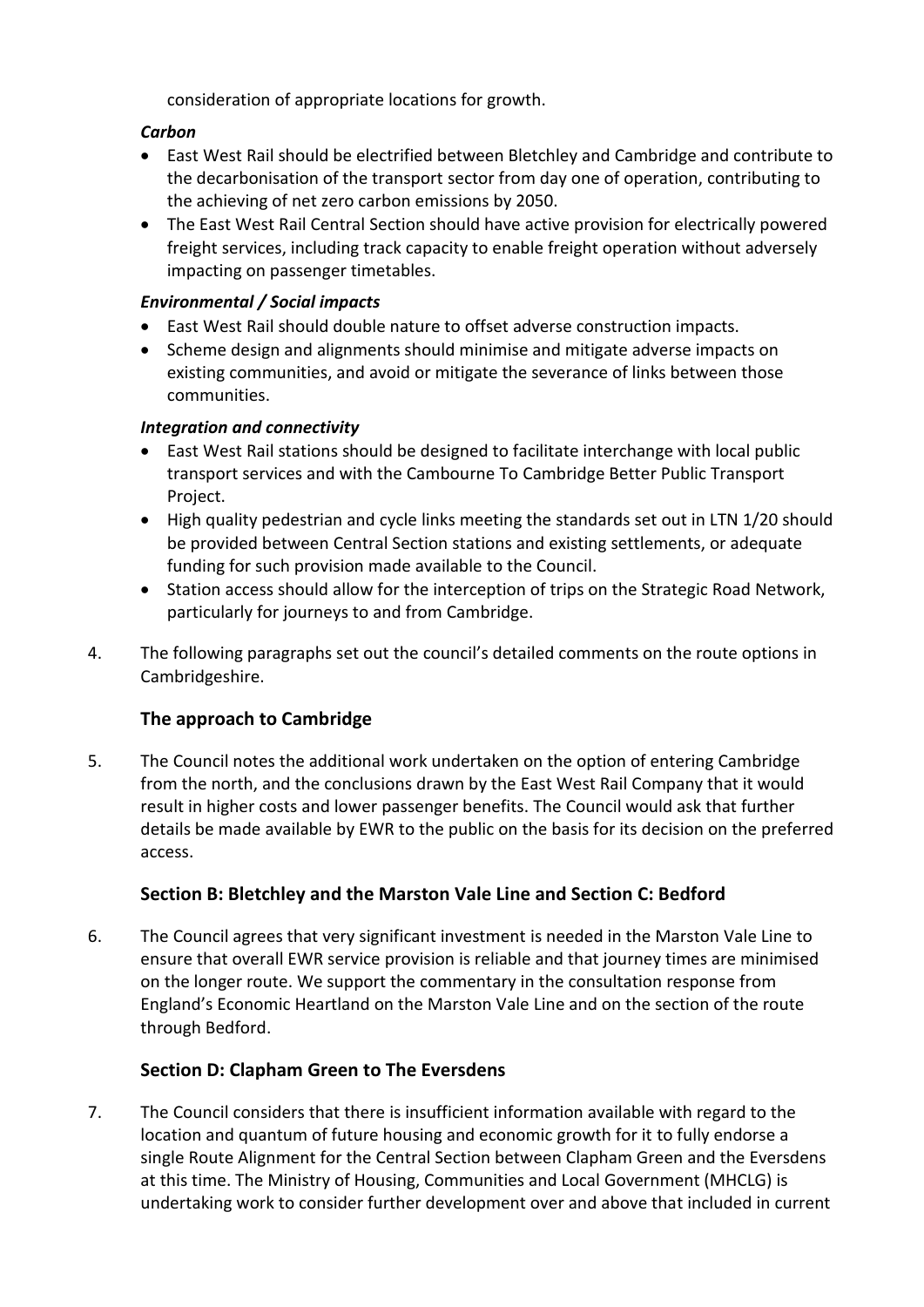and emerging Local Plans in the Ox-Cam Arc. The final choice of route alignment and station locations in the St Neots / Tempsford area and in the Cambourne area must be informed by and inform the consideration of the location and quantum of any future growth by MHCLG.

- 8. Based on our initial assessment of the consultation material and of environmental and heritage constraints, Route Alignments 1 and 9 are likely to have fewer negative implications for ecology, green infrastructure and heritage assets than Route Alignments 2, 6 and 8.
- 9. We would draw attention to the following areas where we need more information or have identified issues that will need to be addressed as the scheme is taken forward.

## *St Neots South / Tempsford area*

- 10. The location and quantum of growth in this area is fundamental to the choice of route option between Bedford and the East Coast Main Line, and to the location of the proposed interchange station. It is not certain at this point in time that a station on the East Coast Main Line would be located optimally to serve new development to the south / south east of St Neots or in the Tempsford area, and consideration of options for an additional station should be kept open should the growth context support this.
- 11. Route Alignments 1, 2 and 9 are routed between the old A428 and the proposed alignment of the new A428 to the east of St Neots and pass close to the Wintringham Park development, which is delivering around 2,800 homes. A station on the East Coast Main Line to the south is relatively poorly located for access from this site, and the opportunity to provide as station in this area should be considered if these Route Alignments are taken forward.

## *Cambourne area*

- 12. The County Council notes the initial view from South Cambridgeshire District Council that growth immediately to the south of a Cambourne South station would be likely to be less favourable than growth to the north of Cambourne, due to the nature of the landscape and the location relative to existing villages. However, as they note, more information is needed on the scale and nature of development to confirm this assessment.
- 13. A station at Cambourne South (Route Alignments 2, 6 and 8) would have good accessibility from the existing settlement of Cambourne. However, a station at Cambourne North (Route Alignments 1 and 9) would be separated from the existing settlement and from the consented Bourn Airfield settlement by the A428. Significant investment will be needed to allow for access from Cambourne to a Cambourne North station by pedestrians and cyclists. In a similar context, a station at Cambourne must be linked to surrounding villages.
- 14. Alignments 1 and 9 via a station at Cambourne North are shown cutting across the north east corner of the Bourn Airfield site, and through Highfields Caldecote on a viaduct and embankment. The Bourn Airfield site has resolution for planning consent (subject to completion of a S.106 agreement) for a settlement of 3,500 dwellings. At Highfields Caldecote, the alignment crosses a consented residential development site. Detail of how Route Alignments 1 and 9 would impact on the development of Bourn Airfield and Highfields Caldecote is needed.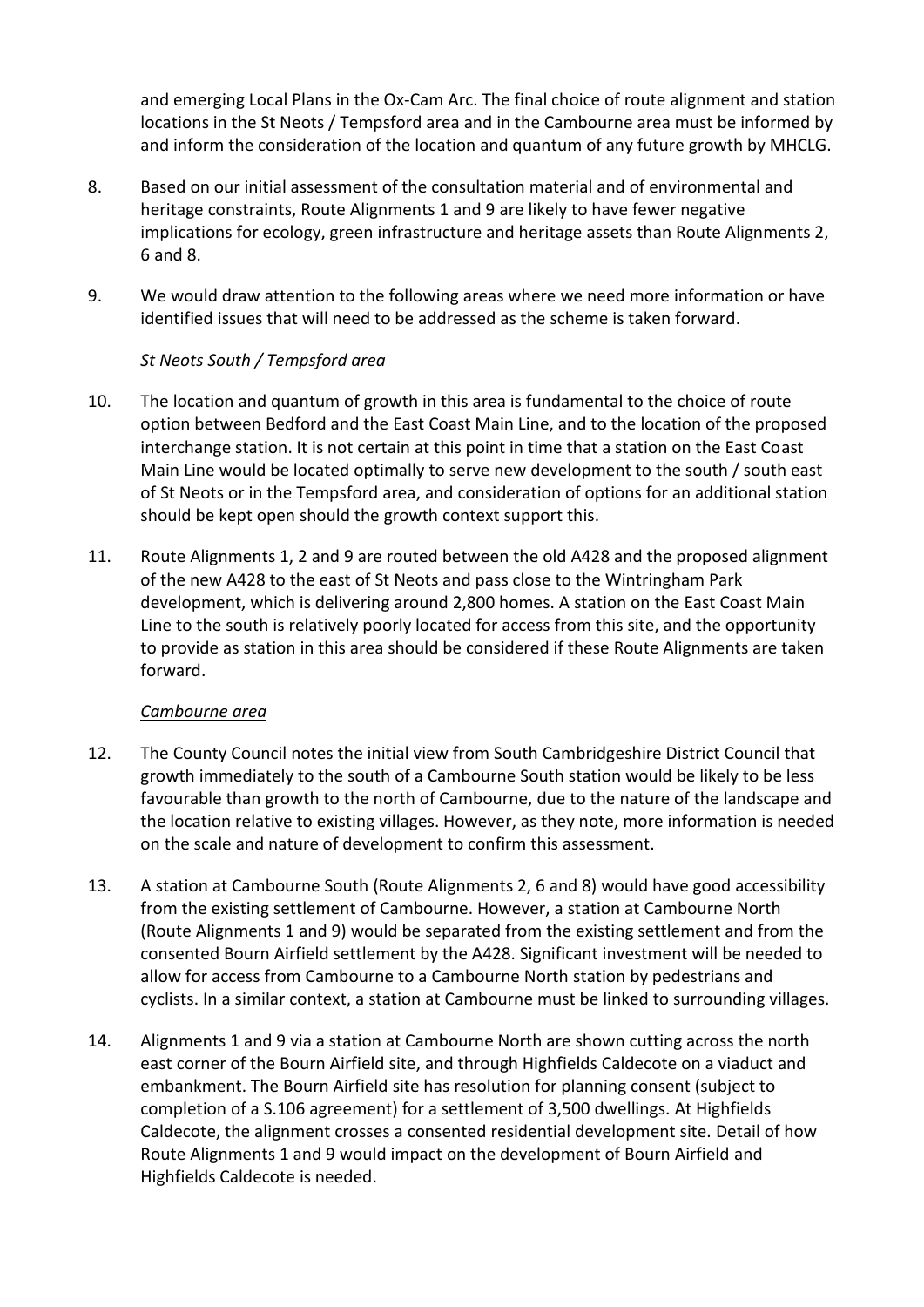15. If route alignments 1 or 9 are ultimately selected, consideration should be given to either tunnelling or putting the route in cutting under the A428 and across the Bourn Airfield site and under Highfields Caldecote. Consideration should also be given to a station serving Bourn Airfield directly, which might add value to the development rather than just add costs and take land.

## **Section E: Harlton to Hauxton**

- 16. Cambridgeshire County Council supports the emerging preferred option for the Hauxton junction, as it would minimise the impacts on properties and woodland, move the existing railway further from Harston and reduce noise impacts, and would minimise disruption of existing rail services during construction. The Council appreciates that a grade separated solution is highly desirable in operational terms, but wishes to highlight the need for detailed consideration of noise and visual impacts of such provision in the development of more detailed options.
- 17. The new rail junction at Hauxton would sever the Station Road / Newton Road between Harston and Newton. Pedestrian and cycle access between the villages must be maintained on the current alignment as a minimum. Options for maintaining vehicular access should be discussed with the County Council.
- 18. Paragraph 10.3.8 of the Consultation Technical Report notes as a key advantage in relation to the use of the Shepreth Branch, that "*This option should not require widening of the existing two track corridor beyond the junction resulting in a smaller footprint and acquisition of fewer properties.*"
- 19. The County Council welcomes this assessment, as it will limit the impact of the EWR route through Great Shelford. However, we are aware that the Shepreth Branch currently caters for six trains an hour in each direction, and that timetabling of these different services into Cambridge can be challenging. There are no opportunities for faster trains to pass stopping services on the Shepreth Branch, and this constraint impacts on the timetabling of services on the East Coast Main Line and the West Anglia Main Line. While we note and agree with the advantages detailed in paragraph 10.3.8, it must be ensured that the addition of East West Rail services onto this busy section of railway does not lead to increased journey times or timetabling problems for existing services on the Shepreth Branch.

## **Section F: The Shelfords to Cambridge station**

- 20. The consultation states that the existing Hauxton Road level crossing on the line the between Little Shelford and Hauxton may need to be closed and that this will be assessed in detail at the next stage of design. If the crossing was not closed it would be likely to see significantly more barrier down time than is the case today, as the number of trains on the route would increase from six to eleven an hour in each direction with East West Rail. The Council considers that it is highly likely that a replacement bridge or bridges over the railway for vehicular traffic and pedestrians and cyclists will be needed.
- 21. East West Rail will necessitate the railway between the Shepreth Branch junction and Cambridge Station being widened to four tracks. Cambridge South Station will widen the route at the station. The four tracking will require the bridge taking Long Road over the railway to be lengthened to accommodate the new tracks. Long Road is part of the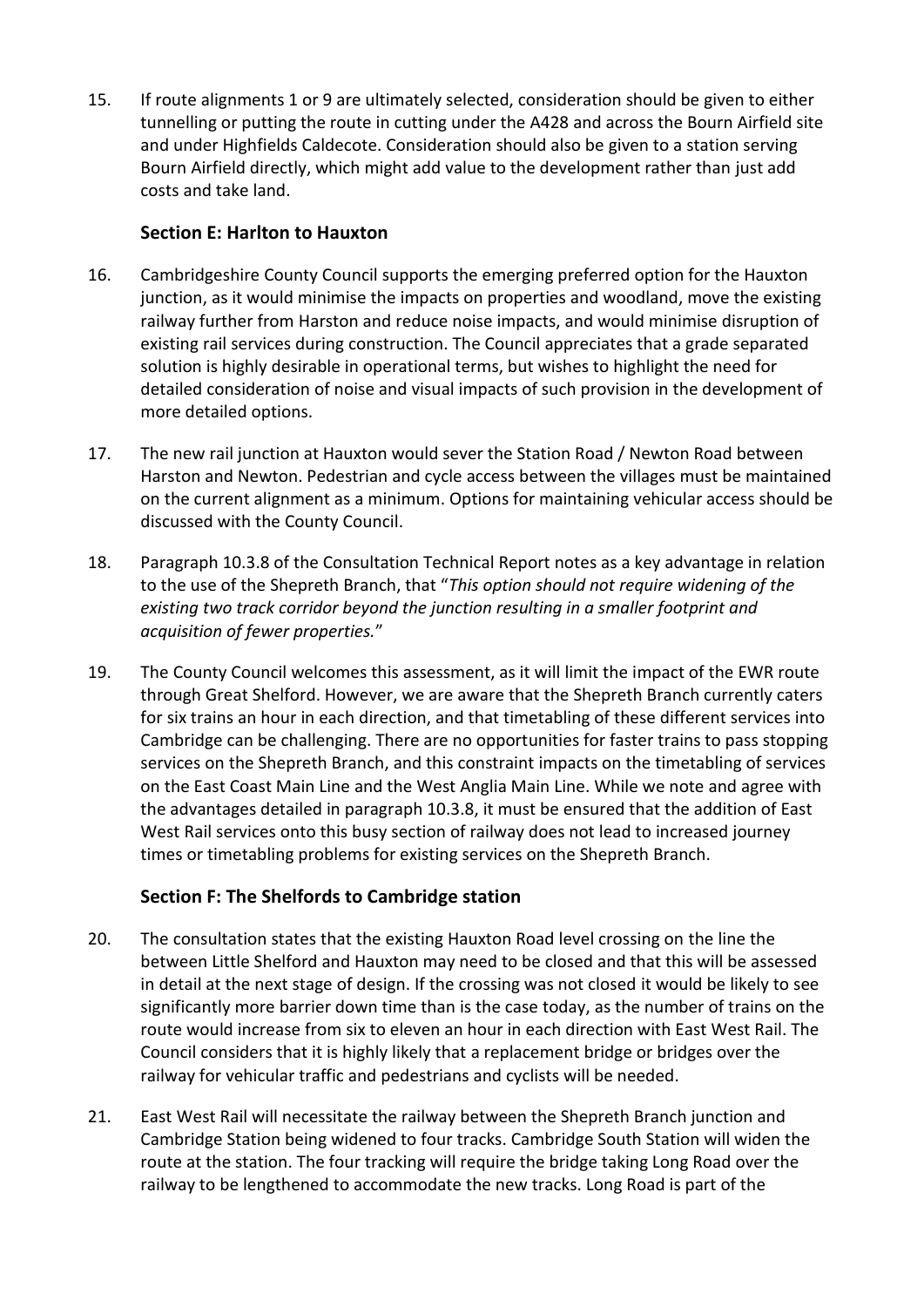Cambridge Ring Road, and the East West Rail Company will need to ensure that the works to replace the bridge are managed to minimise disruption on the local transport network.

22. Two additional through platforms will be required at Cambridge Station, and it is possible that a third additional platform will be needed. These platforms are likely to be on the east side of the station. The opportunity should be taken to provide an eastern access to the station as part of the works to provide the new platforms. It must be ensured that sufficient space for passenger circulation and platform access is provided, and a second station footbridge is likely to be needed.

## **Vertical alignments**

- 23. In several areas, but particularly between Cambourne and Harston, the Route Alignments are shown with very significant lengths of high embankment and viaduct. In some cases, this is to cross water courses and in others it appears to be to pass over roads.
- 24. The Council appreciates the engineering challenges associated with a railway and the shallow gradients required compared to a road. However, the visual impacts of the embankments and structures is likely to be considerable and there are likely to be greater noise impacts compared to alignments that are at-grade or in cuttings. As proposals are refined, opportunities to reduce these impacts should be considered in detail and discussed with the County Council where it affects our infrastructure.

## **Interaction with infrastructure being developed by the Greater Cambridge Partnership.**

- 25. Comments from the Greater Cambridge Partnership (GCP) are appended to this response, focussing on the interaction of the East West Rail Central Section with their programme, particularly with the Cambourne to Cambridge and Cambridge South East Transport projects. Cambridgeshire County Council supports these comments and would emphasise the need for effective co-ordination between the East West Rail Company and the GCP to ensure that the interfaces between the projects in their design and delivery phases are managed effectively.
- 26. We would also emphasise the opportunity for a multi-modal interchange at the Cambourne station allowing passengers on East West Rail direct, fast access to parts of west Cambridge and the city centre that are not directly served by rail.

## **Interaction with Local Roads and Public Rights of Way (PROW)**

- 27. It is vital for rail scheme promoters to consult with the County Council's Highways Service early and extensively to agree workable solutions and help minimise objections. For the EWR central section the number of roads and PROW affected is large and will require a great deal of work to assess the impact and potential solutions.
- 28. The EWR Company is therefore strongly advised to consult the County Council as early as possible in the next stages of work to develop the scheme to discuss the impacts of the Route Alignments in detail, and what mitigation or form of compensation is needed as the scheme is developed further, and certainly prior to the formalisation of any proposals. The EWR Company will need to agree with the County Council a plan for approval of changes to the highway network, including the handover of all relevant asset information in order to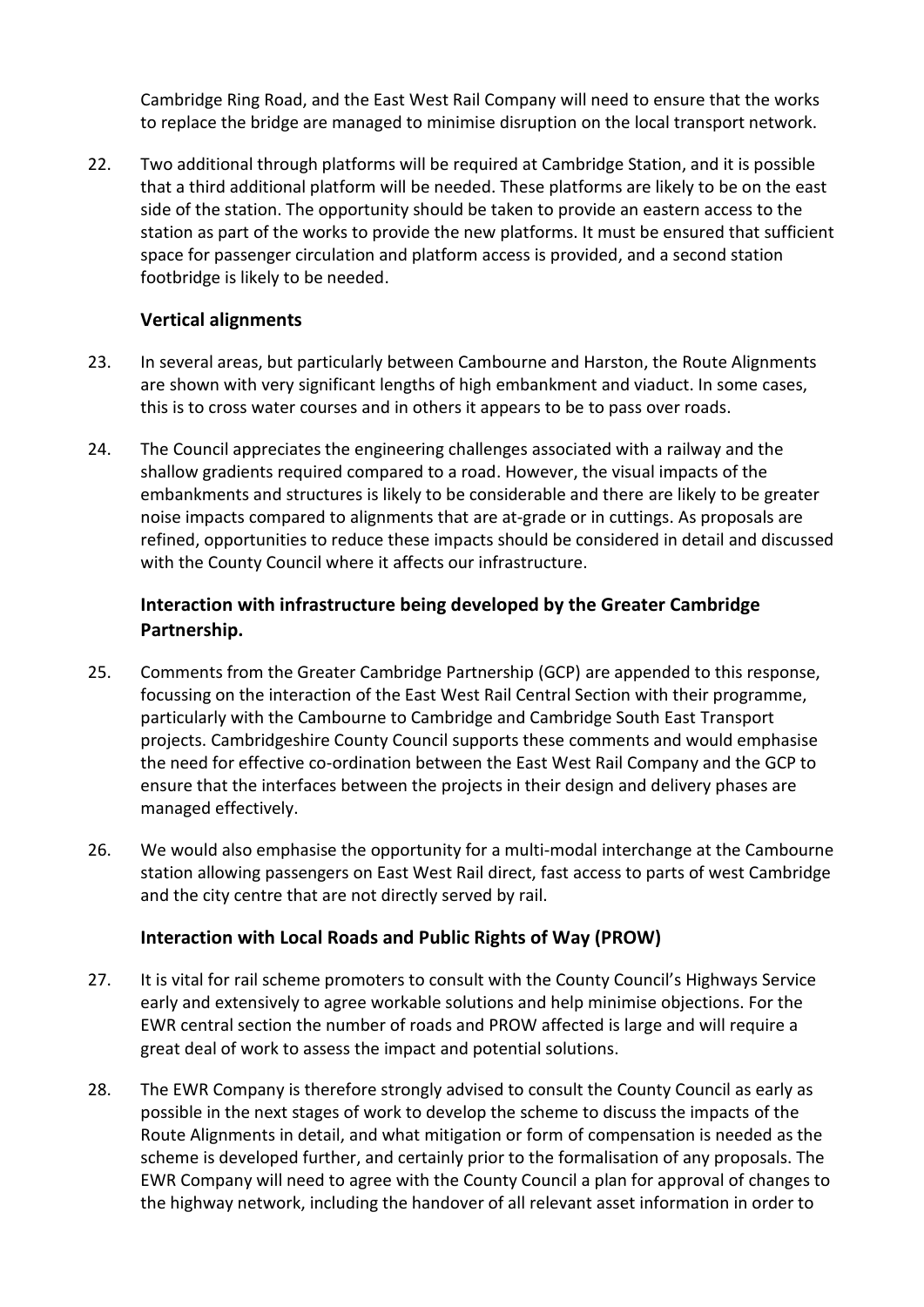enable the Council to update its legal records and undertake ongoing maintenance. Commuted sums for the future maintenance of new highway infrastructure will be sought by the Council.

## *Local Roads*

- 29. Early discussion of the proposed changes to the local transport network with Cambridgeshire County Council as Highway Authority and the Cambridgeshire and Peterborough Combined Authority as Transport Authority will be needed.
- 30. Any changes proposed to the road network as a result of the central section of East West Rail will need to consider the potential future use of the network in the affected areas, as well as immediate short term impacts. The County Council's Highway Asset Management Strategy and Highway Operational Standards can be viewed at [https://www.cambridgeshire.gov.uk/residents/travel-roads-and-parking/transport-plans](https://www.cambridgeshire.gov.uk/residents/travel-roads-and-parking/transport-plans-and-policies/highway-policies-and-capital-maintenance-programme/)[and-policies/highway-policies-and-capital-maintenance-programme/.](https://www.cambridgeshire.gov.uk/residents/travel-roads-and-parking/transport-plans-and-policies/highway-policies-and-capital-maintenance-programme/)

## *Public Rights of Way*

- 31. The five Route Alignments Central Section intersect with numerous routes of the Public Rights of Way (PROW) network. As the Highway Authority, Cambridgeshire County Council is the statutory body with responsibility for maintaining these PROW and the legal records related to them, in the form of the Definitive Map and Statement. The proposed works will severely impact upon the PROW network in the specified development corridor.
- 32. In accordance with the County Council's Rights of Way Improvement Plan (ROWIP) (see [https://www.cambridgeshire.gov.uk/residents/travel-roads-and-parking/transport-plans](https://www.cambridgeshire.gov.uk/residents/travel-roads-and-parking/transport-plans-and-policies/local-transport-plan/)[and-policies/local-transport-plan/\)](https://www.cambridgeshire.gov.uk/residents/travel-roads-and-parking/transport-plans-and-policies/local-transport-plan/) and the Cambridgeshire Health & Well-Being Strategy (see [https://cambridgeshireinsight.org.uk/jsna/health-and-wellbeing-strategy/\)](https://cambridgeshireinsight.org.uk/jsna/health-and-wellbeing-strategy/), the Council's approach is that:
	- It will seek to ensure that countryside access provision is not damaged by new development, and that, where possible, it is enhanced for the physical and mental wellbeing of communities.
	- In principle, public rights of way should remain open on their existing alignment, and diversion or extinguishment will only be considered where it can be demonstrated that there is no alternative.
	- Any routes that are proposed for diversion or extinguishment will require appropriate mitigation proposals (including consideration of convenience of users and enjoyment).
	- In addition, enhancements to the PROW network should be provided where possible both to help mitigate any losses, and to make use of the development as an opportunity to bring benefit to local communities, e.g. through upgrading the status of a right of way to bridleway for more inclusive access by equestrians and cyclists.
- 33. Guiding Principle 3 from the ROWIP states that:
- 34. "*New development should not damage countryside provision, either directly or indirectly. New settlements should be integrated into the rights of way network, and improved provision made for the increased population. Where appropriate, development should contribute to the provision of new links and/or improvement of the existing rights of way network.*"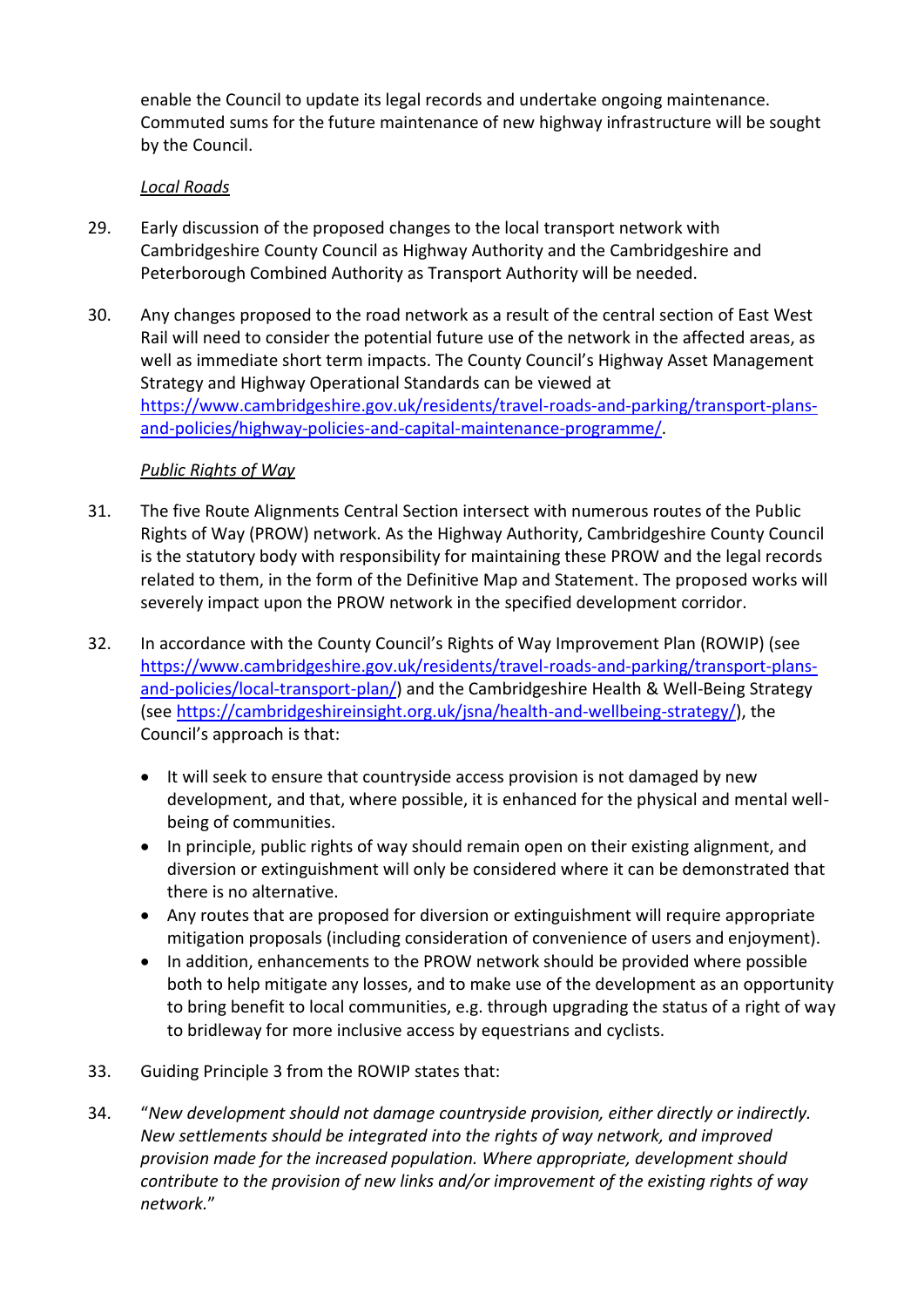## **Climate Change**

35. The County Council agrees with the following commentary on climate change made by South Cambridgeshire District Council and considers that the Central Section should be delivered with electrification from the outset.

#### *Climate Change Targets*

- 36. Whilst the consultation material makes a number of high-level commitments to reducing the climate impacts of the scheme, on the whole it is considered that the proposals are currently lacking in clear and measurable targets related to climate change and carbon reduction, and there are a number of inconsistencies throughout the consultation materials.
- 37. The Government has just accepted the Committee on Climate Change's recommendations for the Sixth Carbon budget, which sets an extremely ambitious carbon reduction target for a 78% reduction in emissions by 2035 in order for the UK to be on target to achieve net zero carbon by 2050. This new target will become enshrined in law by the end of June 2021. It will be vital that the proposals that come forward for East West Rail are in line with this carbon budget, including the assessment of the significance of effects as part of the EIA process.

## *Electrification of the Rail Network*

- 38. The consultation documents make a number of high-level commitments including that the scheme will aim to deliver a net zero carbon railway, in line with existing and developing net zero carbon policy, legislation and commitments at a global, national and local level. Paragraph 3.9.2 of the technical document goes on to state that 'the use of diesel-powered trains is not a project objective'. This is incompatible with the Programme Wide Output Specification (PWOS) contained within the appendices to the technical document, which states (at Section 5.1.9.1) that 'the railway shall not at this point in time be electrified'.
- 39. In making their recommendations to Government on the Sixth Carbon Budget, the Committee on Climate Change included recommendations that continued electrification of the rail network, together with hydrogen, battery-electric and hybrid trains, will play a significant role in meeting the sixth carbon budget. To meet the ambition set out in the Committee's carbon reduction scenarios, rail will need to be decarbonised further, with gradual electrification up to 55-60% of the network by 2050. Their recommendation was that 'Government should set out a clear vision to deliver Net Zero in rail and support Network Rail in delivering the target to remove all diesel trains by 2040. This is expected to cover a mix of zero emission technologies (e.g. battery-electric, hydrogen and track electrification). The strategy should be published by 2021 as recommended by the National Infrastructure Commission'. The Council considers it imperative that the proposals for East West Rail are compatible with this recommendation.
- 40. The sixth carbon budget cannot be met unless all new railway infrastructure is electrified at the point of construction. The statement in Section 5.9.13 of the PWOS that 'all new or renewed infrastructure shall be made compatible with positive passive provision of future electrification' is not considered to go far enough to meet this commitment.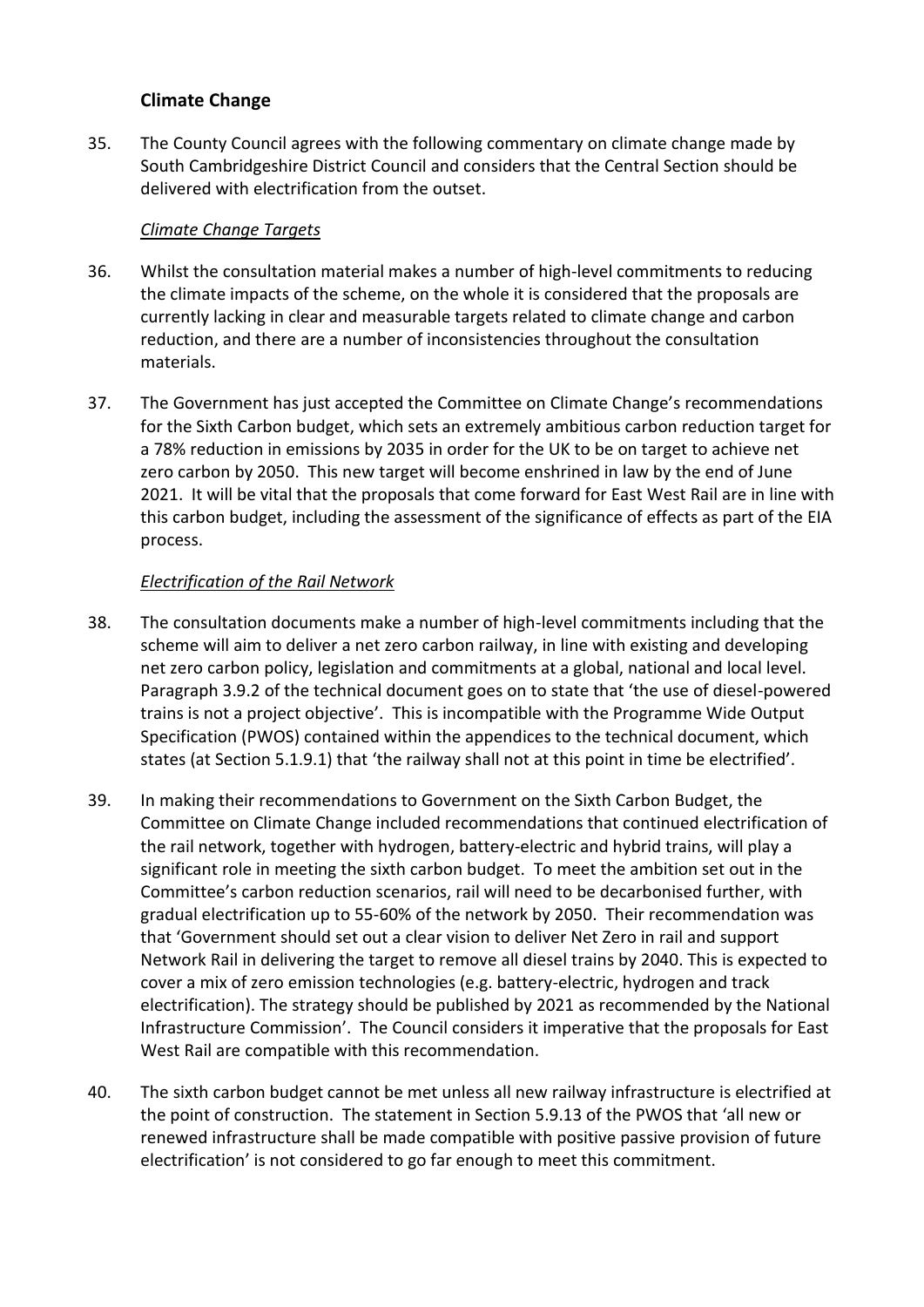- 41. We are also disappointed that the scheme does not makes a clear target to rule out diesel powered EWR services or freight services and recommend that the PWOS be updated to commit to electrification from the outset. To fail to do so would not be compatible with the UK's legally binding carbon reduction commitments and could open up the project to legal challenge on climate change grounds.
- 42. While it is outside the scope of the current Central Section scheme, for electric traction freight services to use East West Rail there is a need for the earliest possible electrification of the route between Cambridge, Ipswich and Felixstowe / Harwich.

## **Ecology and Green Infrastructure**

43. In the 2019 consultation the county council provided the following commentary on Ecology and Green Infrastructure:

> "*It is essential that proposals protect and enhance sites, habitats and species of biodiversity value, including those of local importance (e.g. priority species / habitats, County Wildlife Sites and Cambridgeshire & Peterborough Additional Species of Interest). Best practice mitigation hierarchy should be followed, with the route avoiding the greatest impacts on biodiversity selected, with any residual impacts minimised and adequately mitigated.*

> *This scheme, along with other infrastructure and housing development within Cambridgeshire, will cause significant fragmentation of the landscape and result in isolation of biodiversity assets. It is critical, in line with the National Planning Policy Framework, that the scheme seeks to establish coherent ecological networks that are more resilient to such pressure – including protect and buffer existing wildlife sites, extending existing networks of natural habitats and enhancements for species / habitats of local interest.*

*It is essential, in accordance with National Planning Policy Framework, that the scheme seeks to deliver biodiversity net gain which contributes to county-wide strategies / projects, including:*

- *Cambridgeshire Green Infrastructure Strategy; [\(https://www.cambridge.gov.uk/media/2557/green-infrastructure-strategy.pdf\)](https://www.cambridge.gov.uk/media/2557/green-infrastructure-strategy.pdf)*
- *Wildlife Trust's Living Landscape Project (e), including West Cambridgeshire Hundreds and Cambridgeshire Chalk* (*[https://www.wildlifebcn.org/living](https://www.wildlifebcn.org/living-landscapes)[landscapes\)](https://www.wildlifebcn.org/living-landscapes); and*
- *Cambridgeshire and Peterborough Habitat Opportunities map [\(http://www.cpbiodiversity.org.uk/wp-content/uploads/2018/08/Cambridgeshire](http://www.cpbiodiversity.org.uk/wp-content/uploads/2018/08/Cambridgeshire-habitat-mapping-final-report-FINAL.pdf)[habitat-mapping-final-report-FINAL.pdf\)](http://www.cpbiodiversity.org.uk/wp-content/uploads/2018/08/Cambridgeshire-habitat-mapping-final-report-FINAL.pdf)*"
- 44. We would further note that Cambridgeshire is one of the most biodiversity deprived counties in the country, with many of Cambridgeshire's wildlife sites, habitats, and species in decline as a result of pressure from development, intensive agriculture and climate change. Transport schemes can have significant impact on wildlife as a result of carving-up the landscape, leaving small isolated pockets of wildlife, which are vulnerable to change. It is therefore important to consider opportunities to best protect and enhance the fragments of wildlife that remains.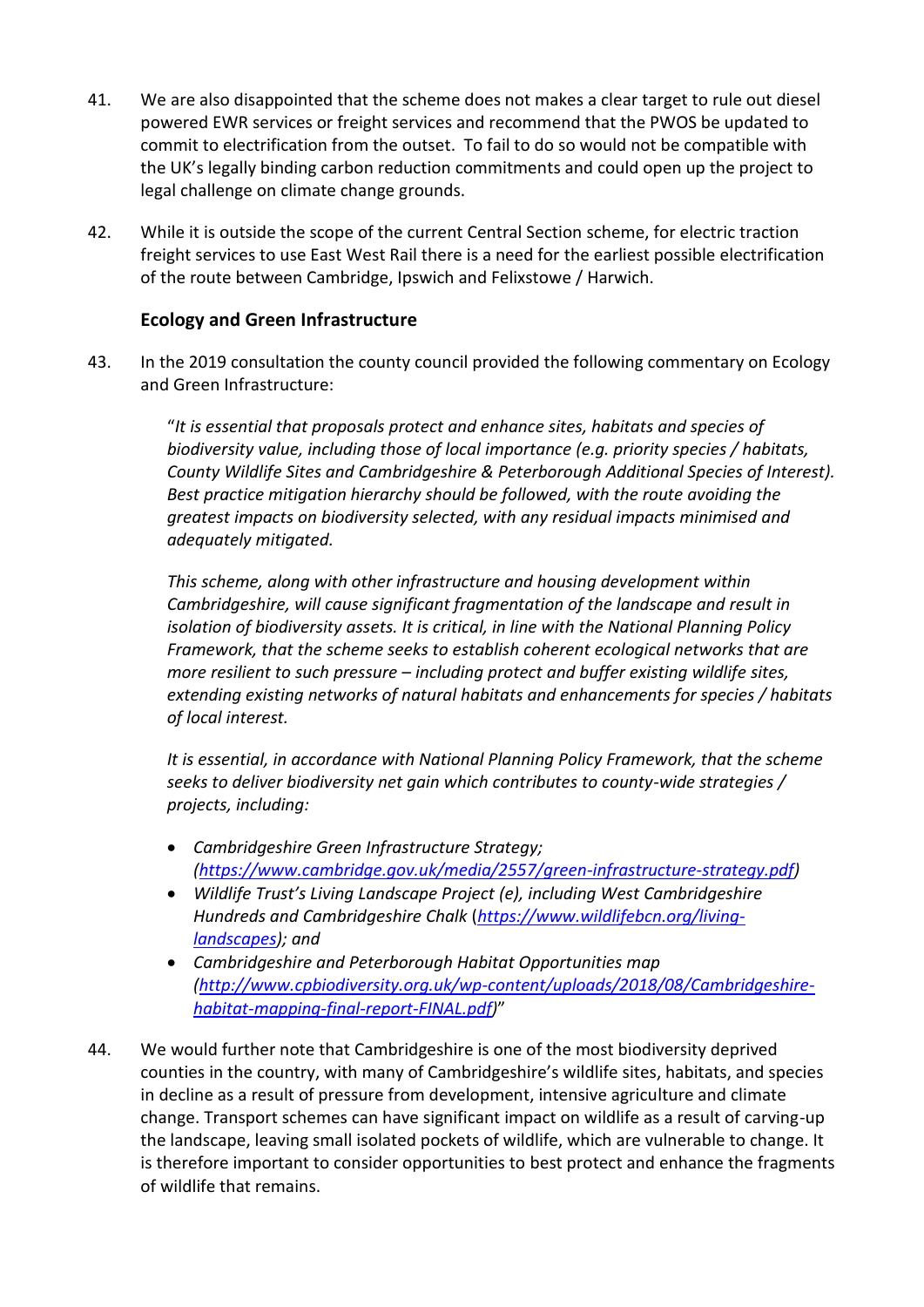45. In this context, in Cambridgeshire, route Alignments 1 and 9 provide the best opportunity to protect the county's biodiversity assets, as they follow the route of existing infrastructure (e.g. alignment of the old / proposed new A428) so that only a single transport corridor is created across the landscape. Route Alignments 1 and 9 are also further away from the rare Barbastelle Bat maternity colony at the Wimpole and Eversden Woods Site of Special Scientific Interest, which is of international importance for its bat population.

#### **Flood Risk Management**

- 46. The route options to the north via Cambourne and south via Bassingbourn pass through areas with significant flood risk. It is essential that the scheme considers the risk from all sources of flooding (i.e. including risk from surface water runoff, ordinary watercourses and groundwater as well as main rivers) and avoids or manages the risks appropriately.
- 47. Where possible, in line with the National Planning Policy Framework, the scheme should explore opportunities to provide a reduction in flood risk to existing communities as well as ensuring that the route itself is sustainability designed. This could include exploring the use of natural flood risk management solutions on a catchment scale, providing betterment along the corridor. This would also enable a more holistic approach to managing the corridor environment integrating green infrastructure, biodiversity and flood risk management measures. Taking this kind of approach might also enable external funding and contributions to be drawn in from partners to support the delivery of high quality infrastructure.
- 48. All of the proposed routes would require the crossing of a number of watercourses. These watercourses form an essential part of water level management across Cambridgeshire and the wider catchment. Therefore consultation with Cambridgeshire County Council should be undertaken to ensure any crossings are designed appropriately and sustainably. The consent of the Council is required before changes can be made to the watercourses.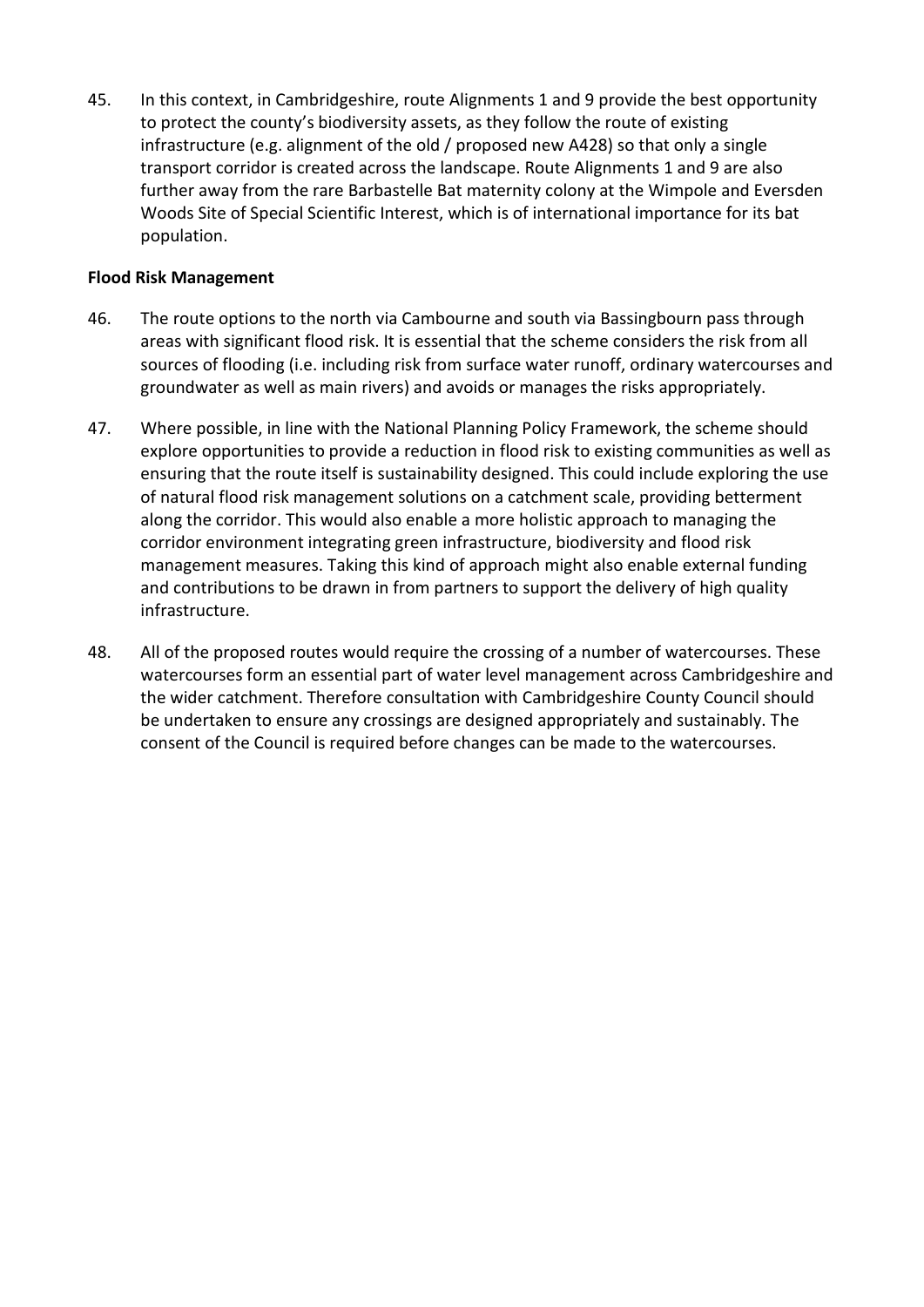## **Annex 1: CCC Historic Environment Team commentary on route options**

The comments below relate to the Route Alignments as they impact on Cambridgeshire.

## **Map Review: Clapham Green to The Eversdens**

**Route 1** (dark blue) and **Route 9** (purple) follow the corridor of the new A428 road line, restricting further impacts to the historic environment resource and to Huntingdonshire and South Cambridgeshire's rural landscape. This corridor has already been subject to archaeological evaluation so a broad understanding of the archaeological character of the area has begun to be established. These routes avoid most statutory historic environment designations, areas of Scheduled Monuments and Conservation Areas. Non-designated heritage assets are present according to the Cambridgeshire Historic Environment Record (CHER), for which mitigation solutions, including route realignments to avoid large known archaeological sites, might be possible. They avoid affecting the landscape between Kingston and Toft and avoids areas of extensive archaeological sites (mapped from cropmarks on aerial photographs) – particularly around the Bourn Brook. These route alignments have a relatively lighter impact on historic environment resources in Cambridgeshire and are preferred by the Historic Environment Team.

**Route 2** (red) heads to the Bourn valley (Bourn Brook) and would despoil a historic intersection of parishes at a sensitive area of the river valley. It would also affect Conservation Areas in the Kingston, Caldecote, Toft triangle. This is an area of considerable landscape value and natural environment around Bourn Brook, which should not be affected by a transport route. It is not supported by the Historic Environment Team.

**Route 6** (light blue) and **Route 8** (yellow) would in addition to the impacts noted for Route 2, pass by a high number of designated heritage assets (e.g. Scheduled Monuments, Conservation Areas). The Conservation Area of Abbotsley would be significantly affected. They are not supported by the Historic Environment Team.

**Route 9** (Purple); Route 9, as with Route 1, is preferred in historic environment terms in its Cambridgeshire section. It stays to the north of the A428, closely aligned with its route, importantly avoids affecting the landscape between Kingston and Toft and avoids areas of extensive archaeological sites (mapped from cropmarks on aerial photographs) – particularly around the Bourn Brook.

## **Map Review: Harlton to Hauxton section**

All routes will converge to the south of the Mullard Radio Astronomy Observatory that was built on the former Oxford-Cambridge Varsity Railway Line and the site of a former WW2 airfield and ammunitions dump (CHER ref MCB15138). The EWR route will take a course immediately north of Harlton and will affect the setting of the scheduled monument and non-designated components at Fryer's Cottage alongside the Roman Road Arrington to Cambridge (CHER ref MCB28262), which would need appropriate mitigation commensurate with nationally important archaeological sites.

The intensity of non-designated historic environment assets on the CHER increases and expands around Harston and the alley of the River Cam or Rhee. Scheduled Monuments are numerous in the Hauxton to Great Shelford area where additional track beds will create impacts and affect their settings. Careful mitigation will be needed.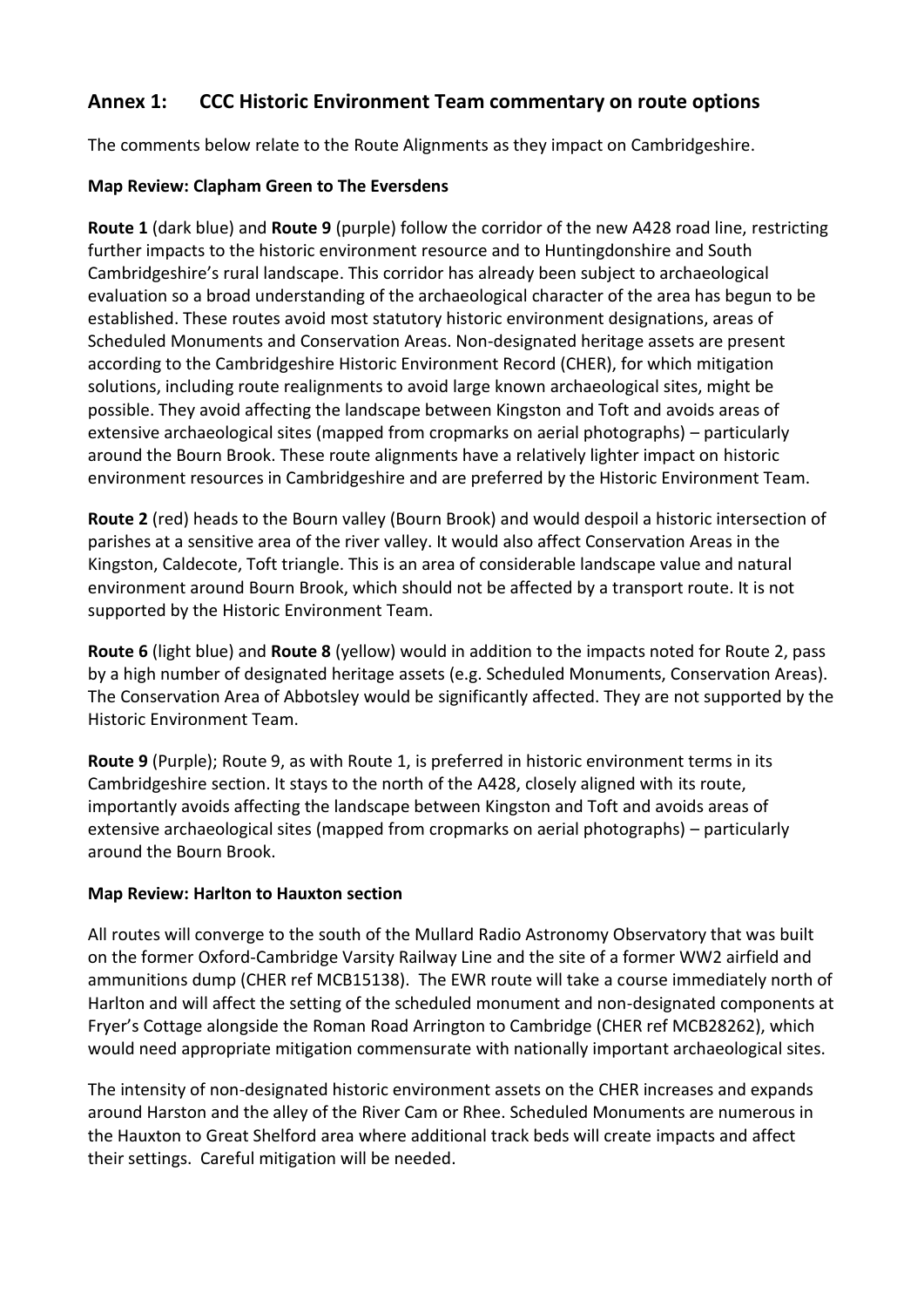#### **Document Review:**

- **Our approach to the environment 2021 Update**
- **Technical Document**

We welcome and encourage the stated intention to protect the historic environment through preserving and enhancing heritage assets but there is still a long way to go before these have been fully identified and new archaeological sites discovered via appropriate evaluation works.

We consider that Routes 1 and 9 have demonstrated route planning that avoids most of the statutorily designated sites and monuments, but the documents lack detail as to how nondesignated assets will be found, understood and used to make localised route changes, where necessary. In line with NPPF paragraph 189, we recommend that a robust programme of evaluation is required in advance of the submission of any application for a DCO in order to provide information that can be used in decision making for mitigation schemes and for promotion and display of the archaeology of the EWR route.

The additional works in support of the route (chapter 4 Technical document) include reference to impacts on the historic environment

**Section E: Harlton to Hauxton.** The consultation document shows options for an online or offline junction with the West Anglia Main Line. Care and attention is required with the planning of this section to prevent spoiling or damaging the settings of a series of heritage assets designated as Scheduled Monuments in this area (Settlement sites at Manor Farm NHLE 1006809). It is evident on the Historic Environment Record maps alone that there are very few opportunities for the routing and expansion works for the line junctions in this area that would fully avoid heritage assets.

**Section F: The Shelfords to Cambridge.** We have been in discussions with Network Rail about this section and are working with them and Historic England to design the least harmful route reducing impacts to a large Scheduled Monument west of White Hill Farm (NHLE 1006891 – shown on a maplet on p.256 of the consultation document) with non-designated portions on the west side of the existing railway line. Constraints here include the existing railway line and the proposed route of the Cambridge South East Transport travel route in design by the Greater Cambridge Partnership as well as Nine Wells LNR, which is the source spring of Hobson's Conduit.

## **Consultation Technical Report: Appendices**

This language may need greater explanation to Member and members of the public:

**Appendix B, Page 26, para 5.30.9**. states "*Historic environment. EWR Co shall protect the historic environment through preserving and enhancing heritage assets.*" It would be better for EWR Co. to indicate that their intention is to find and excavate archaeological remains that can't be avoided by construction and other impacts connected with the railway, and seek to analyse and publish the results of ensuing excavations in a variety of formats, to conduct public engagement for archaeology during the construction programme and to display and interpret the evidence in galleries, museums, railway stations and websites as part of the mitigation strategy.

## **Appendix E. Project Section D Assessment Factor Tables: Environmental Considerations**.

Designated heritage assets are solely used to quantify impacts. This is 'very high level' (see above) assessment data and does not include reference to far higher levels of non-designated assets –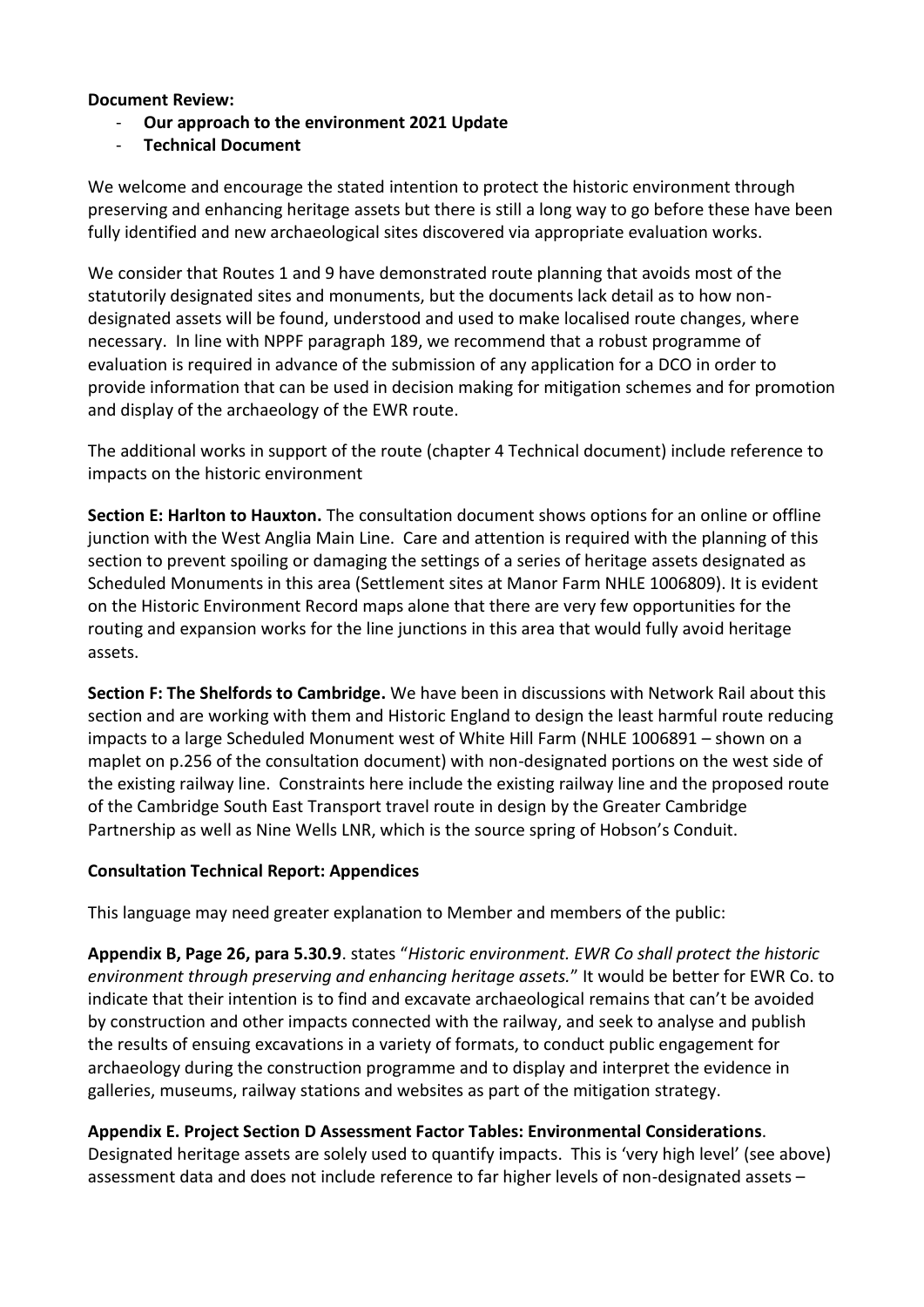some denoting extensive settlement sites or funerary remains. Some may class as being of equivalent status just have not been put forward for scheduling.

**Appendix E, Factor ID 3 Capital Costs.** Once the archaeological evaluation exercises produce physical evidence, the cost risk and programme risk can be more securely calculated. Underestimation of the costs of an Archaeological Mitigation Strategy risks jeopardising the scheme and can lead to unwanted corner-cutting and budget rearrangement (including with Govt departments, DfT). The Council will be happy to work with the EWR Company to minimise such risks.

**Appendix E, Factor ID 14 Environment and Society.** Environmental impacts and opportunities. The scores given for Route 9 do not tally if the historic environment is included in this row. If historic environment is not included in this row, how is it accounted for in this table?

## **Conclusion**

An appraisal of the Route Alignments 1, 2, 6, 8 and 9 has taken place. We consider the Cambridgeshire sections of Route 1 and Route 9 to be least harmful in historic environment terms.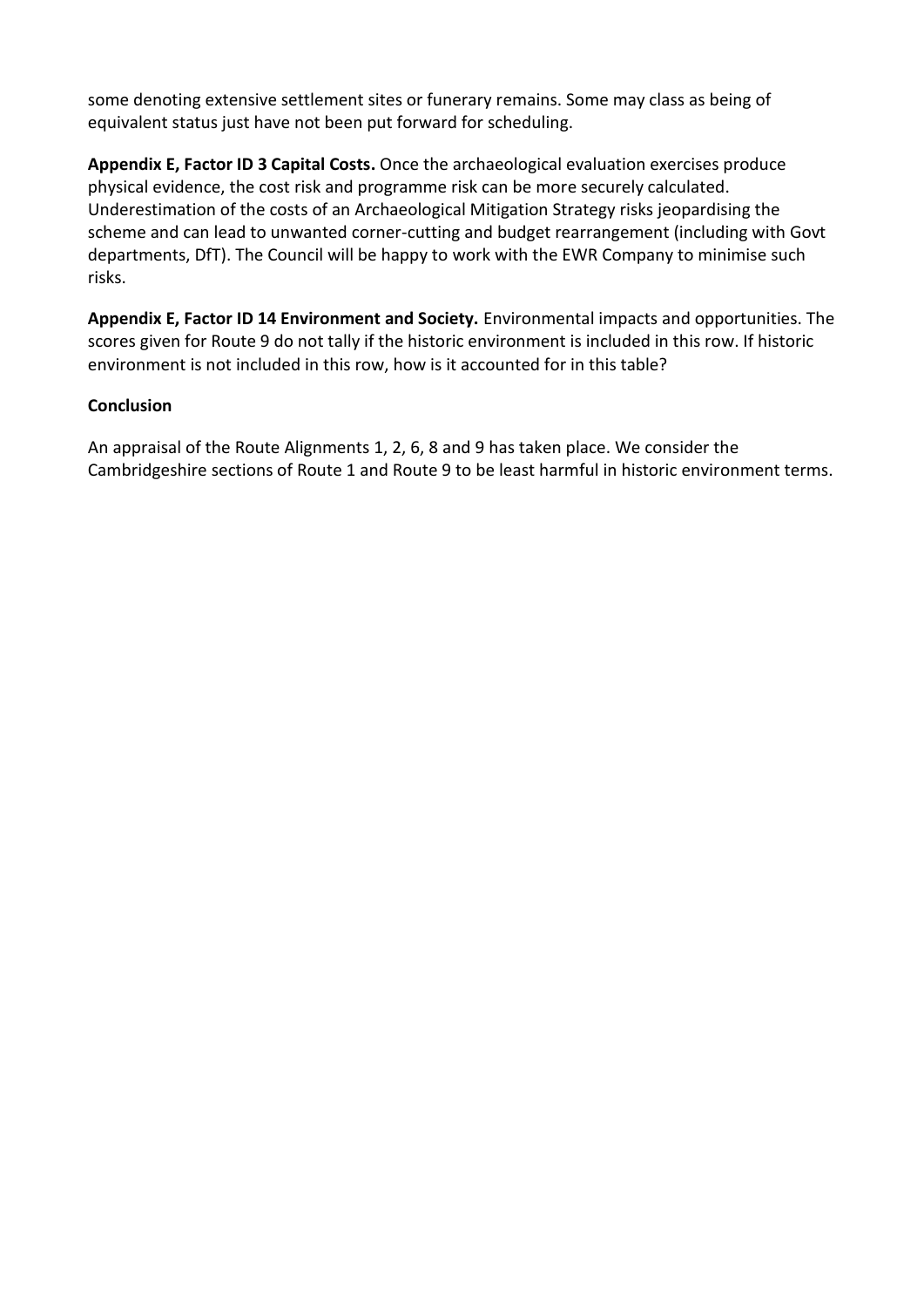## **Annex 2: Greater Cambridge Partnership response**

(also submitted under separate cover

## **East West Rail "Making Meaningful Connections" Public Consultation – comments on interaction with Greater Cambridge Partnership schemes**

The GCP's partners – including Cambridgeshire County Council, Cambridge City Council, South Cambridgeshire District Council and Cambridge University – will be submitting comprehensive responses to the consultation. This document provides comments on the interface between the consultation proposals and several of the GCP's transport schemes.

## **General comments**

The GCP has several schemes which interface with East West Rail both as the line approaches Cambridge from the west, and in terms of providing onward connectivity to the east. As proposals develop, it is important that the dialogue to ensure schemes are complementary and aligned continues.

As set out above, the GCP partners will submit comprehensive responses to the consultation. The GCP echoes the position set out in our partners' responses that East West Rail should be electrified from the start in order meet the area's ambitions for a sustainable transport network and to support the achievement of local and national goals with regards to carbon emissions and air quality.

## **Cambridge South East Transport (CSET)**

There is an interface between the CSET and East West Rail (EWR) projects within the area identified in the consultation materials as Section F: The Shelfords to Cambridge station. Improvements to the existing railway and Cambridge station are proposed by EWR within this area. This section of our response focuses on Section F and the interface between the projects within this area.

The GCP welcomes the recognition within the consultation documents (Technical Report, para 11.7.8) that the CSET scheme is planning to build a section of a new off-road public transport and active travel route in the same area, with a part of that route proposed to run close to the existing West Anglia Main Line. We appreciate that coordination meetings have been taking place and the commitment made in the consultation documents that these will continue going forward so that integration risks can be minimised, and opportunities maximised.

## *Shepreth Branch Junction*

Two options are proposed for Shepreth Branch Junction, both of which require removal of the existing junction and building two new tracks next to the existing tracks. We note (Technical Report, para 11.6.7) that further design is required to understand the design of the gradeseparating structure that would be needed for one of these options, identify the relevant land boundaries, and confirm the most appropriate solution.

In advance of this design being progressed by EWR, CSET has sought to mitigate the integration risk in this location by developing an assumption regarding the land required to construct a grade separated junction at Shepreth Junction and developing the current design for the CSET scheme to avoid this land. However, there is now an opportunity for EWR to act to further mitigate this risk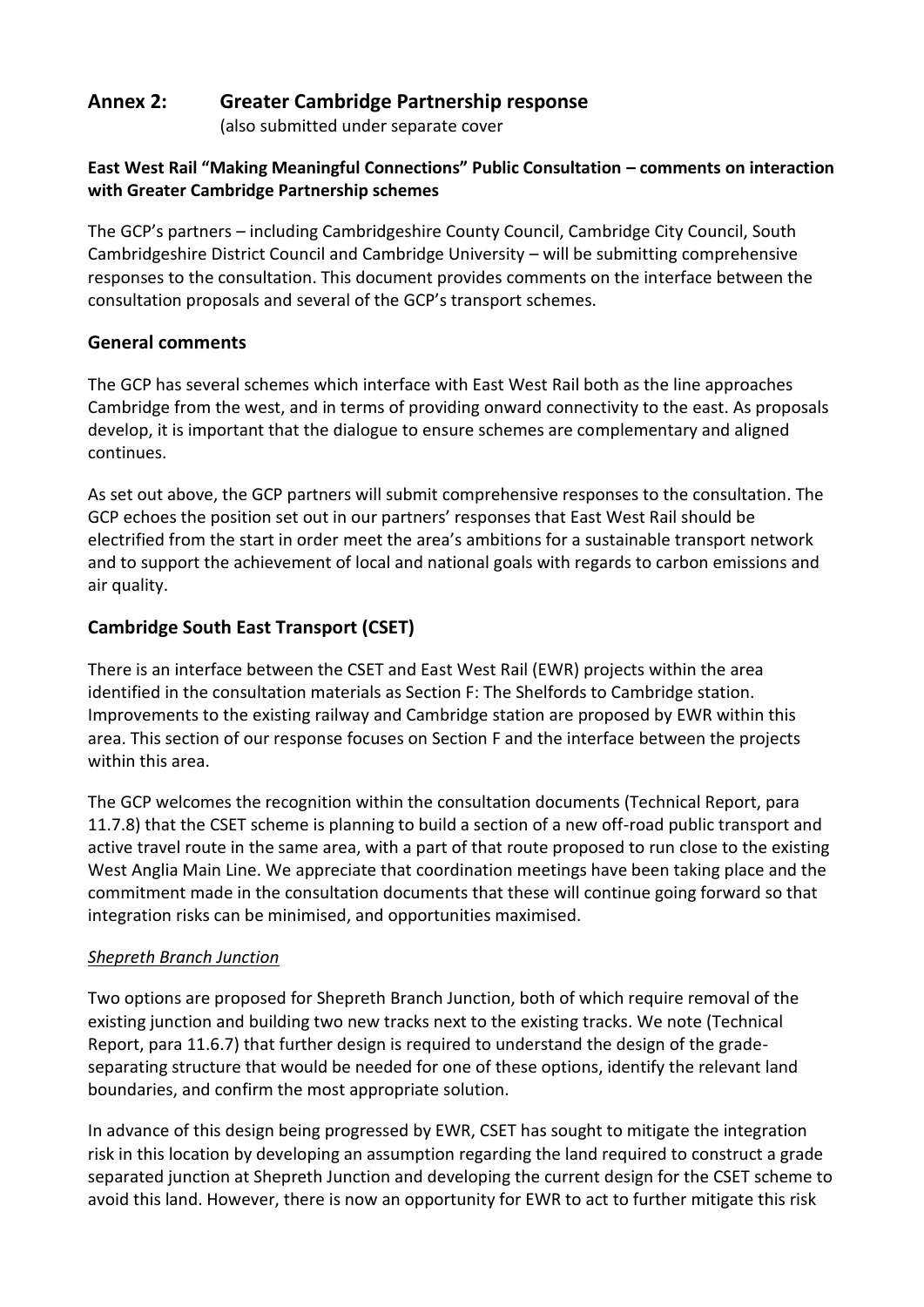by identifying the land boundaries required for the construction and permanent operation each option in advance of the CSET route alignment being fixed under a Transport and Works Act Order. GCP ask that EWR act to realise this opportunity in programming and expediting the further design work required for Shepreth Junction.

## *The existing railway from Shepreth Junction to Addenbrooke's Road bridge*

It is proposed to increase this area of railway to four tracks, with Addenbrooke's Road bridge being the point where the two new EWR tracks will join the new four tracks that the Cambridge South station project will have already built.

We note (Technical Report, para 11.7.4) that further design is required in the next stage to determine the location of the two new tracks and how they tie in with the Cambridge South four tracking, with this design to be developed closely with Network Rail.

GCP ask EWR to take full account of the following matters at the next stage of design:

- Potential impacts on Nine Wells Local Nature Reserve and Hobson's Brook including cumulative impacts of the CSET, Cambridge South Station and EWR schemes.
- The current design for the CSET off-road public transport and active travel route within the same area, particularly the part of that route proposed to run close to the existing West Anglia Main Line and crossing Hobson's Brook.
- Actively contributing to planning an integrated solution to maintain the Addenbrooke's to Great Shelford "DNA Path" cycleway link during and following construction of Cambridge South Station, CSET and EWR, with the aim of avoiding multiple realignments of this link involving abortive works and minimising disruption.

GCP would be unlikely to support any proposal by EWR that would require the CSET public transport route to be moved to run closer to Nine Wells Local Nature Reserve.

In advance of the design for the two new tracks between Shepreth Junction and Addenbrooke's Road bridge being progressed by EWR, CSET has sought to mitigate the integration risk in this area by developing an assumption regarding the land required to construct the new tracks and developing the current design for the CSET scheme to avoid this land. However, there is now an opportunity for EWR to act to further mitigate this risk by identifying the land boundaries required for the construction and permanent operation of the new tracks in advance of the CSET route alignment being fixed under a Transport and Works Act Order. GCP ask that EWR act to realise this opportunity in programming and expediting the further design work required for the existing railway from Shepreth Junction to Addenbrooke's Road bridge.

With the construction of the two new tracks between Shepreth Junction and Addenbrooke's Road bridge likely to follow the opening of the CSET scheme, there is a risk of disruption to the operation of services using the CSET public transport route. This risk should be fully considered during design and construction planning, with all possible measures taken to avoid or minimise this.

## **Cambourne to Cambridge (C2C)**

The Cambourne to Cambridge scheme and East West Rail have been recognised as complementary to one another, with C2C serving intermediate developments, including the West Cambridge site, which the strategic railway is unable to serve. A new station at Cambourne could